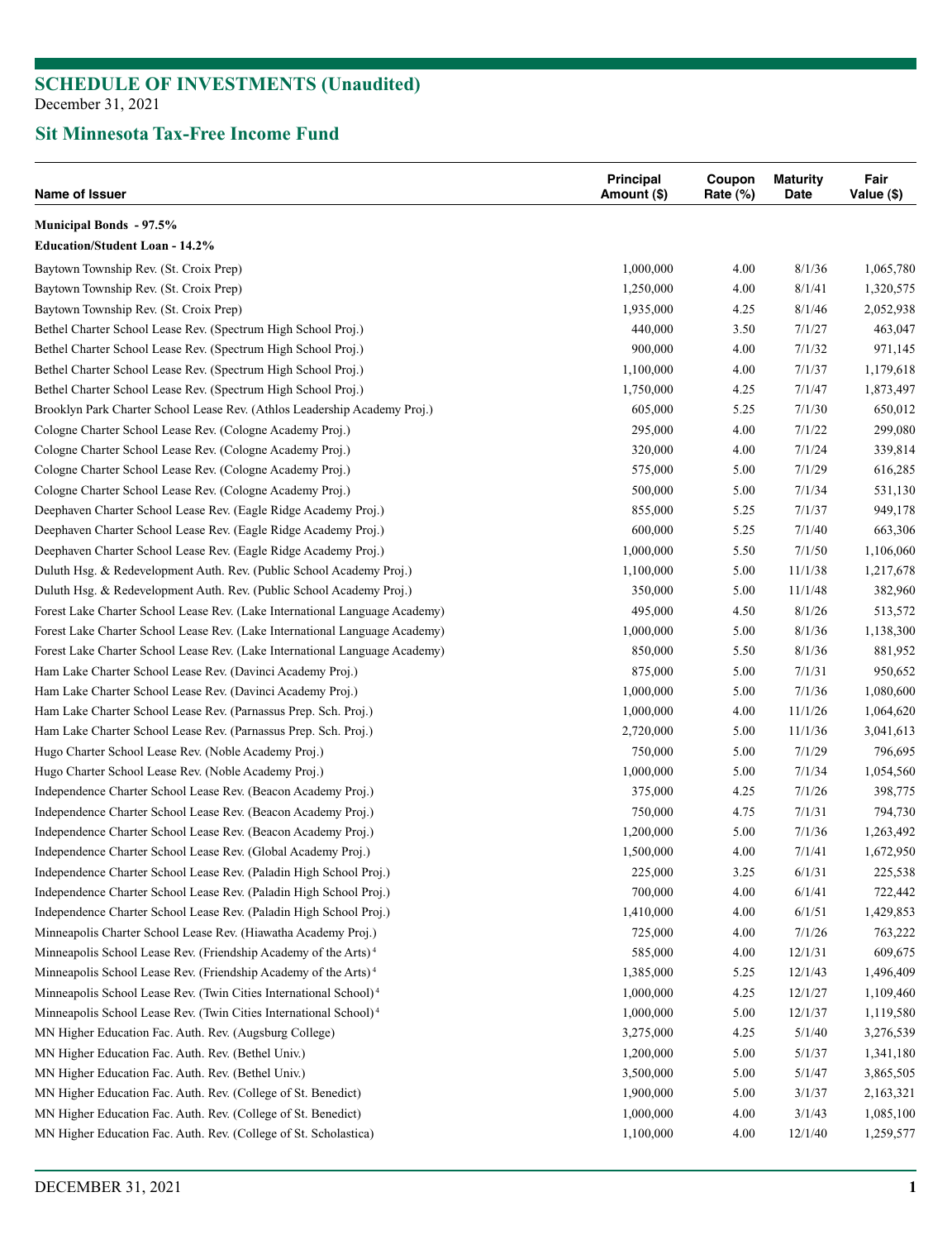| Name of Issuer                                                              | Principal<br>Amount (\$) | Coupon<br>Rate (%) | <b>Maturity</b><br>Date | Fair<br>Value (\$) |
|-----------------------------------------------------------------------------|--------------------------|--------------------|-------------------------|--------------------|
| MN Higher Education Fac. Auth. Rev. (Gustavus Adolphus College)             | 1,250,000                | 4.00               | 10/1/41                 | 1,401,763          |
| MN Higher Education Fac. Auth. Rev. (Macalester College)                    | 300,000                  | 3.00               | 3/1/43                  | 327,009            |
| MN Higher Education Fac. Auth. Rev. (St. Johns Univ.)                       | 500,000                  | 3.00               | 10/1/37                 | 548,515            |
| MN Higher Education Fac. Auth. Rev. (St. Johns Univ.)                       | 250,000                  | 3.00               | 10/1/38                 | 273,762            |
| MN Higher Education Fac. Auth. Rev. (St. Olaf College)                      | 500,000                  | 4.00               | 10/1/32                 | 564,750            |
| MN Higher Education Fac. Auth. Rev. (St. Olaf College)                      | 500,000                  | 4.00               | 10/1/34                 | 563,525            |
| MN Higher Education Fac. Auth. Rev. (St. Olaf College)                      | 500,000                  | 4.00               | 10/1/35                 | 563,045            |
| MN Higher Education Fac. Auth. Rev. (Univ. of St. Thomas)                   | 750,000                  | 5.00               | 4/1/35                  | 862,328            |
| MN Higher Education Fac. Auth. Rev. (Univ. of St. Thomas)                   | 500,000                  | 4.00               | 10/1/37                 | 568,645            |
| MN Higher Education Fac. Auth. Rev. (Univ. of St. Thomas)                   | 3,150,000                | 4.00               | 4/1/39                  | 3,470,355          |
| MN Higher Education Fac. Auth. Rev. (Univ. of St. Thomas)                   | 850,000                  | 5.00               | 10/1/40                 | 1,058,446          |
| MN Higher Education Fac. Auth. Rev. (Univ. of St. Thomas)                   | 750,000                  | 4.00               | 10/1/41                 | 868,920            |
| MN Higher Education Fac. Auth. Rev. (Univ. of St. Thomas)                   | 4,000,000                | 4.00               | 10/1/44                 | 4,608,080          |
| MN Office of Higher Education Rev. <sup>8</sup>                             | 3,095,000                | 2.65               | 11/1/38                 | 3,163,276          |
| MN Office of Higher Education Rev. <sup>8</sup>                             | 2,855,000                | 4.00               | 11/1/37                 | 3,041,432          |
| Moorhead Educational Fac. Rev. (Concordia College Corp. Proj.)              | 1,250,000                | 5.00               | 12/1/40                 | 1,385,463          |
| Ramsey Lease Rev. (Pact Charter School Proj.)                               | 385,000                  | 5.00               | 12/1/26                 | 386,113            |
| Ramsey Lease Rev. (Pact Charter School Proj.)                               | 1,850,000                | 5.50               | 12/1/33                 | 1,855,254          |
| Savage Charter School Lease Rev. (Aspen Academy)                            | 500,000                  | 4.00               | 10/1/26                 | 524,905            |
| Savage Charter School Lease Rev. (Aspen Academy)                            | 1,000,000                | 4.75               | 10/1/31                 | 1,083,670          |
| St. Cloud Charter School Lease Rev. (Stride Academy Proj.)                  | 1,850,000                | 5.00               | 4/1/36                  | 1,743,625          |
| St. Paul Hsg. & Redev. Auth.                                                | 700,000                  | 5.00               | 12/1/30                 | 771,477            |
| St. Paul Hsg. & Redev. Auth.                                                | 1,150,000                | 5.00               | 12/1/37                 | 1,260,814          |
| St. Paul Hsg. & Redev. Auth.                                                | 705,000                  | 5.00               | 12/1/46                 | 767,400            |
| St. Paul Hsg. & Redev. Auth. (German Immersion School)                      | 205,000                  | 4.00               | 7/1/23                  | 210,720            |
| St. Paul Hsg. & Redev. Auth. (German Immersion School)                      | 855,000                  | 5.00               | 7/1/33                  | 890,448            |
| St. Paul Hsg. & Redev. Auth. (German Immersion School)                      | 500,000                  | 5.00               | 7/1/44                  | 518,040            |
| St. Paul Hsg. & Redev. Auth. (Higher Ground Academy Proj.)                  | 555,000                  | 4.25               | 12/1/23                 | 569,819            |
| St. Paul Hsg. & Redev. Auth. (Higher Ground Academy Proj.)                  | 1,500,000                | 5.00               | 12/1/33                 | 1,539,630          |
| St. Paul Hsg. & Redev. Auth. (Higher Ground Academy Proj.)                  | 390,000                  | 5.13               | 12/1/38                 | 400,089            |
| St. Paul Hsg. & Redev. Auth. (Hope Community Academy Proj.)                 | 720,000                  | 4.50               | 12/1/29                 | 747,605            |
| St. Paul Hsg. & Redev. Auth. (Hope Community Academy Proj.)                 | 730,000                  | 3.88               | 12/1/30                 | 756,156            |
| St. Paul Hsg. & Redev. Auth. (Hope Community Academy Proj.)                 | 500,000                  | 5.00               | 12/1/45                 | 541,300            |
| St. Paul Hsg. & Redev. Auth. (Math & Science Academy) <sup>4</sup>          | 1,000,000                | 3.00               | 6/1/31                  | 985,440            |
| St. Paul Hsg. & Redev. Auth. (Math & Science Academy) <sup>4</sup>          | 1,225,000                | 4.00               | 6/1/51                  | 1,231,652          |
| St. Paul Hsg. & Redev. Auth. (Nova Classical Academy Proj.)                 | 350,000                  | 2.00               | 9/1/26                  | 347,679            |
| St. Paul Hsg. & Redev. Auth. (Nova Classical Academy Proj.)                 | 350,000                  | 4.00               | 9/1/31                  | 371,178            |
| St. Paul Hsg. & Redev. Auth. (St. Paul Conservatory for Performing Artists) | 1,135,000                | 4.63               | 3/1/43                  | 1,153,841          |
|                                                                             | 965,000                  | 4.00               | 7/1/25                  |                    |
| St. Paul Hsg. & Redev. Auth. (Twin Cities Academy Proj.)                    |                          | 5.00               | 7/1/35                  | 1,013,588          |
| St. Paul Hsg. & Redev. Auth. (Twin Cities Academy Proj.)                    | 955,000                  |                    |                         | 1,027,389          |
| St. Paul Hsg. & Redev. Auth. (Twin Cities German Immersion School)          | 555,000                  | 5.00               | 7/1/49                  | 622,643            |
| St. Paul Hsg. & Redev. Auth. (Twin Cities German Immersion School)          | 870,000                  | 5.00               | 7/1/55                  | 973,208            |
| St. Paul Hsg. & Redev. Auth. Rev. (Community of Peace Academy Proj.)        | 600,000                  | 4.00               | 12/1/39                 | 685,716            |
| St. Paul Hsg. & Redev. Auth. Rev. (Community of Peace Academy Proj.)        | 1,000,000                | 4.00               | 12/1/49                 | 1,124,910          |
| St. Paul Hsg. & Redev. Auth. Rev. (Hmong College Preparatory Academy Proj.) | 1,000,000                | 5.25               | 9/1/31                  | 1,142,880          |
| St. Paul Hsg. & Redev. Auth. Rev. (Metro Deaf School Proj.) <sup>4</sup>    | 700,000                  | 5.00               | 6/15/38                 | 754,320            |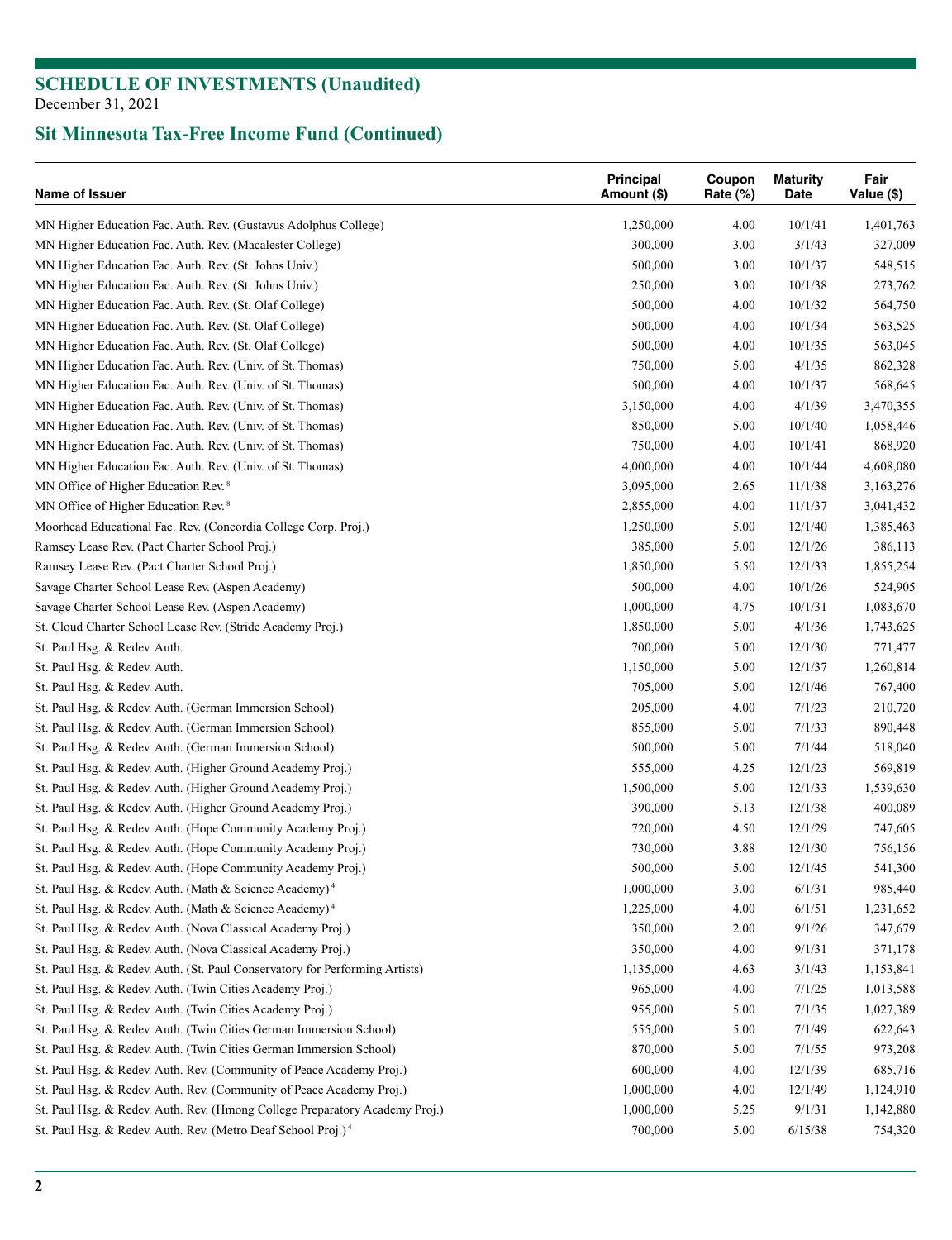| Name of Issuer                                                                             | Principal<br>Amount (\$) | Coupon<br>Rate (%) | <b>Maturity</b><br>Date | Fair<br>Value (\$)   |
|--------------------------------------------------------------------------------------------|--------------------------|--------------------|-------------------------|----------------------|
| St. Paul Hsg. & Redev. Auth. Rev. (Nova Classical Academy Proj.)                           | 600,000                  | 4.00               | 9/1/36                  | 632,628              |
| St. Paul Hsg. & Redev. Auth. Rev. (Nova Classical Academy Proj.)                           | 1,000,000                | 4.13               | 9/1/47                  | 1,049,350            |
| University of Minnesota Rev.                                                               | 1,000,000                | 5.00               | 4/1/41                  | 1,165,990            |
| Victoria Private School Fac. Rev. (Holy Family Catholic High)                              | 1,090,000                | 4.00               | 9/1/23                  | 1,083,732            |
| Woodbury Charter School Lease Rev.                                                         | 500,000                  | 3.00               | 12/1/30                 | 527,425              |
| Woodbury Charter School Lease Rev.                                                         | 400,000                  | 4.00               | 12/1/40                 | 436,680              |
| Woodbury Charter School Lease Rev.                                                         | 555,000                  | 4.00               | 12/1/50                 | 601,492              |
| Woodbury Charter School Lease Rev. (Woodbury Leadership Proj.)                             | 660,000                  | 4.00               | 7/1/51                  | 716,430              |
|                                                                                            |                          |                    |                         | 106,286,565          |
| <b>Escrowed To Maturity/Prerefunded - 1.8%</b>                                             |                          |                    |                         |                      |
| Deephaven Charter School Lease Rev. (Eagle Ridge Academy Proj.)                            | 1,280,000                | 5.13               | 7/1/33                  | 1,369,190            |
| Goodhue Co. Education District No. 6051 Lease Rev.                                         | 1,030,000                | 5.00               | 2/1/34                  | 1,126,872            |
| Goodhue Co. Education District No. 6051 Lease Rev.                                         | 1,500,000                | 5.00               | 2/1/39                  | 1,641,075            |
| Minnetonka Independent School District No. 276                                             | 340,000                  | 4.00               | 2/1/33                  | 353,896              |
| Minnetonka Independent School District No. 276                                             | 400,000                  | 4.00               | 2/1/36                  | 416,348              |
| Rice Co. Educational Fac. Rev. (Shattuck-St. Mary's School) <sup>4</sup>                   | 3,300,000                | 5.00               | 8/1/22                  | 3,390,552            |
| Western MN Municipal Power Agy. Rev.                                                       | 4,725,000                | 5.00               | 1/1/46                  | 5,160,267            |
| <b>General Obligation - 14.3%</b>                                                          |                          |                    |                         | 13,458,200           |
| Anoka-Hennepin Independent School District No. 11                                          | 3,850,000                | 3.00               | 2/1/45                  | 4,111,800            |
| Apple Valley G.O.                                                                          | 365,000                  | 2.00               | 12/15/41                | 365,358              |
| Brainerd Independent School District No. 181                                               | 1,000,000                | 4.00               | 2/1/42                  | 1,129,080            |
| Brainerd Independent School District No. 181                                               | 4,000,000                | 4.00               | 2/1/43                  | 4,511,280            |
| Brooklyn Center Independent School District No. 286                                        | 4,000,000                | 4.00               | 2/1/40                  | 4,504,200            |
| Cloquet Independent School District No. 94                                                 | 4,250,000                | 4.00               | 2/1/36                  | 4,626,210            |
| Duluth Independent School District No. 709 <sup>6</sup>                                    | 1,325,000                | 1.90               | 2/1/31                  | 1,122,553            |
| Duluth Independent School District No. 709 <sup>6</sup>                                    | 1,080,000                | 2.03               | 2/1/32                  | 888,408              |
| Duluth Independent School District No. 709 <sup>6</sup>                                    | 1,075,000                | 2.15               | 2/1/33                  |                      |
|                                                                                            | 7,000,000                | 3.00               | 2/1/40                  | 857,345<br>7,579,110 |
| Elk River Independent School District No. 728                                              |                          |                    |                         |                      |
| Fosston Independent School District No. 601<br>Fosston Independent School District No. 601 | 250,000                  | 4.00               | 2/1/36                  | 278,115              |
|                                                                                            | 1,000,000                | 4.00               | 2/1/38                  | 1,110,230            |
| Itasca County Independent School District No. 318                                          | 4,050,000                | 2.00               | 2/1/39                  | 3,995,204            |
| Itasca County Independent School District No. 318                                          | 4,250,000                | 2.00               | 2/1/40                  | 4,163,385            |
| Itasca G.O.                                                                                | 2,500,000                | 2.38               | 2/1/45                  | 2,518,750            |
| Itasca G.O.                                                                                | 4,000,000                | 2.50               | 2/1/50                  | 4,047,520            |
| Lakeville Independent School District No. 194                                              | 500,000                  | 2.00               | 2/1/37                  | 503,845              |
| Litchfield G.O.                                                                            | 230,000                  | 4.00               | 2/1/33                  | 230,658              |
| Long Prairie G.O. <sup>8</sup>                                                             | 750,000                  | 4.00               | 2/1/37                  | 805,808              |
| Madison Lake G.O.                                                                          | 590,000                  | 2.13               | 2/1/42                  | 591,534              |
| Minneapolis Capital Improvement                                                            | 4,000,000                | 4.00               | 12/1/43                 | 4,541,880            |
| Minneapolis Capital Improvement                                                            | 2,000,000                | 4.00               | 12/1/46                 | 2,263,180            |
| Minneapolis G.O.                                                                           | 5,000,000                | 3.00               | 12/1/42                 | 5,388,250            |
| Minneapolis Special School District No. 1                                                  | 1,000,000                | 4.00               | 2/1/40                  | 1,173,300            |
| Minnetonka Independent School District No. 276                                             | 1,900,000                | 5.00               | 2/1/41                  | 2,118,044            |
| Moorhead G.O.                                                                              | 160,000                  | 3.00               | 2/1/23                  | 160,336              |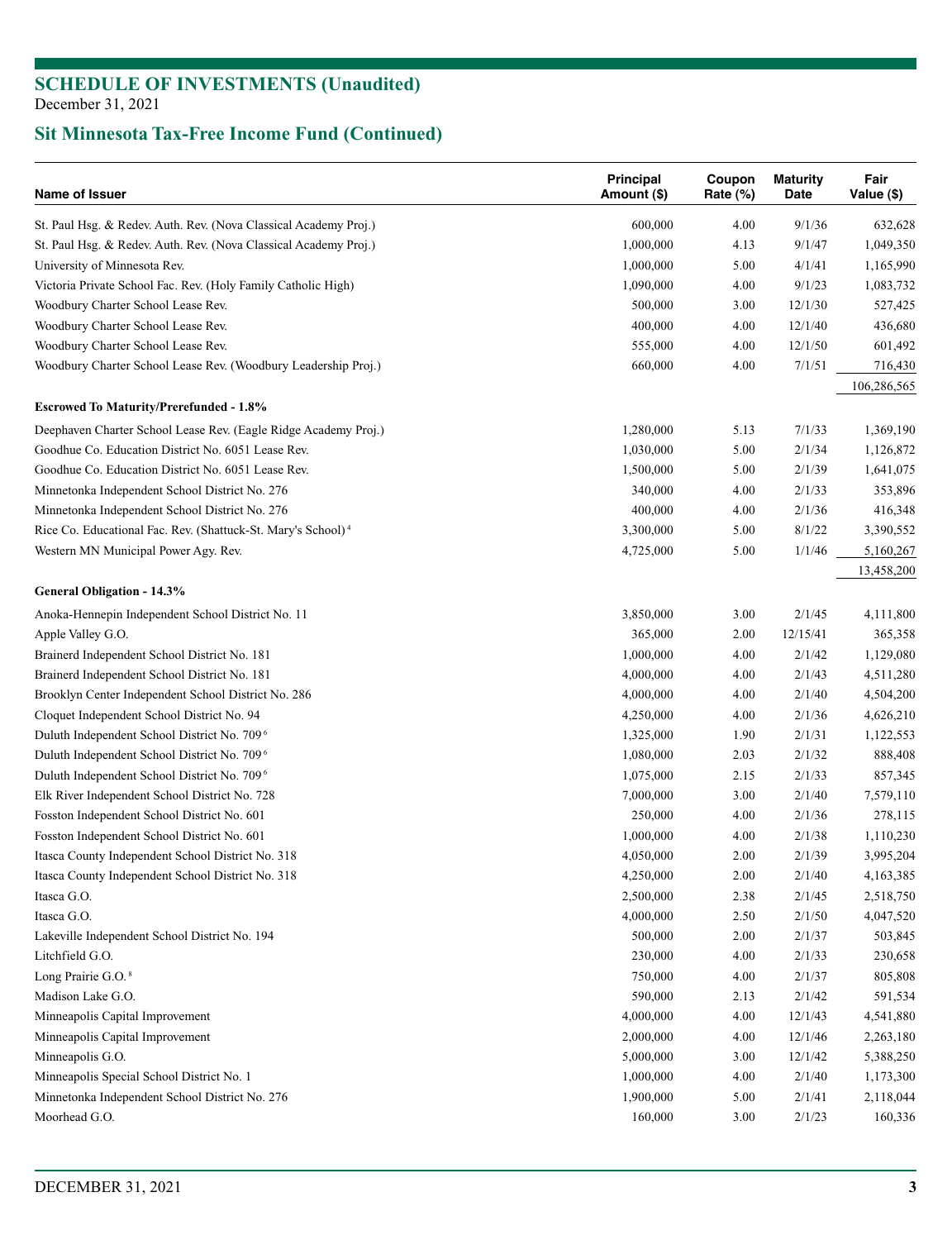| Name of Issuer                                                           | Principal<br>Amount (\$) | Coupon<br>Rate (%) | <b>Maturity</b><br>Date | Fair<br>Value (\$) |
|--------------------------------------------------------------------------|--------------------------|--------------------|-------------------------|--------------------|
| Moorhead G.O.                                                            | 605,000                  | 2.00               | 2/1/38                  | 595,241            |
| Moorhead G.O.                                                            | 605,000                  | 2.00               | 2/1/39                  | 592,519            |
| Moorhead G.O.                                                            | 365,000                  | 2.13               | 2/1/40                  | 362,722            |
| Moorhead G.O.                                                            | 370,000                  | 2.13               | 2/1/41                  | 365,889            |
| Moorhead G.O.                                                            | 510,000                  | 2.13               | 2/1/42                  | 501,452            |
| Morrison Co. Education District No. 6979                                 | 1,000,000                | 4.50               | 2/1/34                  | 1,042,530          |
| North Mankato G.O.                                                       | 1,000,000                | 2.00               | 2/1/37                  | 1,000,290          |
| North Mankato G.O.                                                       | 700,000                  | 2.00               | 2/1/38                  | 698,194            |
| Owatonna Independent School District No. 761                             | 750,000                  | 2.13               | 2/1/40                  | 752,468            |
| Richfield Independent School District No. 280                            | 6,000,000                | 4.00               | 2/1/37                  | 6,747,360          |
| Robbinsdale Independent School District No. 281                          | 1,000,000                | 2.25               | 2/1/41                  | 1,006,420          |
| Roseau Independent School District No. 682                               | 750,000                  | 2.25               | 2/1/46                  | 745,995            |
| Roseville Independent School District No. 623                            | 930,000                  | 4.00               | 2/1/35                  | 1,046,529          |
| Roseville Independent School District No. 623                            | 4,895,000                | 4.00               | 2/1/36                  | 5,499,484          |
| South Washington Co. Independent School District No. 833                 | 5,000,000                | 4.00               | 2/1/31                  | 5,630,900          |
| Springfield Independent School District No. 85                           | 750,000                  | 2.00               | 2/1/39                  | 737,700            |
| Springfield Independent School District No. 85                           | 500,000                  | 2.00               | 2/1/40                  | 488,310            |
| St. Cloud G.O.                                                           | 1,090,000                | 2.00               | 2/1/41                  | 1,090,305          |
| St. Cloud G.O.                                                           | 560,000                  | 2.00               | 2/1/42                  | 555,503            |
| St. Francis Independent School District No. 15                           | 550,000                  | 4.00               | 2/1/35                  | 568,007            |
| St. Francis Independent School District No. 15                           | 750,000                  | 4.00               | 2/1/36                  | 774,270            |
| St. Paul Independent School District No. 625                             | 2,475,000                | 2.00               | 2/1/40                  | 2,450,151          |
| State of Minnesota G.O.                                                  | 5,550,000                | 2.00               | 9/1/41                  | 5,566,206          |
| United Hospital District Health Care Facs. G.O (Lake Wood Health System) | 1,005,000                | 5.00               | 12/1/30                 | 1,188,392          |
| Worthington Independent School District No. 518                          | 1,000,000                | 3.00               | 2/1/37                  | 1,063,340          |
| Worthington Independent School District No. 518                          | 500,000                  | 3.00               | 2/1/40                  | 530,210            |
| Zumbrota-Mazeppa Independent School District No. 2805                    | 1,500,000                | 2.50               | 2/1/44                  | 1,525,410          |
| Hospital/Health Care - 13.4%                                             |                          |                    |                         | 106,711,180        |
| Anoka Health Care and Hsg. Facs. Rev.                                    | 1,135,000                | 5.38               | 11/1/34                 | 1,215,074          |
| Anoka Health Care and Hsg. Facs. Rev. (Walker Methodist Plaza)           | 1,500,000                | 5.25               | 7/1/35                  | 1,516,755          |
| Center City Heath Care Facs. Rev. (Hazelden Betty Ford Foundation Proj.) | 250,000                  | 5.00               | 11/1/29                 | 274,930            |
| Center City Heath Care Facs. Rev. (Hazelden Betty Ford Foundation Proj.) | 3,000,000                | 4.50               | 11/1/34                 | 3,230,490          |
| Center City Heath Care Facs. Rev. (Hazelden Betty Ford Foundation Proj.) | 500,000                  | 5.00               | 11/1/44                 | 540,090            |
| Chatfield Health Care and Hsg. Facs. Rev. (Chosen Valley Care Center)    | 350,000                  | 4.00               | 9/1/39                  | 353,042            |
| Chatfield Health Care and Hsg. Facs. Rev. (Chosen Valley Care Center)    | 500,000                  | 5.00               | 9/1/44                  | 528,945            |
| Chatfield Health Care and Hsg. Facs. Rev. (Chosen Valley Care Center)    | 1,225,000                | 5.00               | 9/1/52                  | 1,284,964          |
| Chippewa Co. Rev. (Monte Video Hospital Proj.)                           | 2,000,000                | 4.00               | 3/1/32                  | 2,113,860          |
| Crookston Health Care Facs. Rev. (Riverview Health Care Proj.)           | 1,000,000                | 4.00               | 5/1/32                  | 1,008,500          |
| Crookston Health Care Facs. Rev. (Riverview Health Care Proj.)           | 1,000,000                | 5.00               | 5/1/34                  | 1,071,770          |
| Crookston Health Care Facs. Rev. (Riverview Health Care Proj.)           | 1,000,000                | 5.00               | 5/1/38                  | 1,064,850          |
| Dakota Co. Community Dev. Agy. (Sanctuary at W. St. Paul Proj.)          | 1,700,000                | 5.75               | 8/1/30                  | 1,377,306          |
| Dakota Co. Community Dev. Agy. (Sanctuary at W. St. Paul Proj.)          | 1,050,000                | 6.00               | 8/1/35                  | 845,638            |
| Duluth Economic Dev. Auth. Rev. (Benedictine Health System)              | 360,000                  | 3.00               | 7/1/26                  | 378,400            |
| Duluth Economic Dev. Auth. Rev. (Benedictine Health System)              | 1,625,000                | 4.00               | 7/1/31                  | 1,769,349          |
| Duluth Economic Dev. Auth. Rev. (St. Luke Hospital of Duluth)            | 170,000                  | 4.00               | 6/15/35                 | 199,014            |
|                                                                          |                          |                    |                         |                    |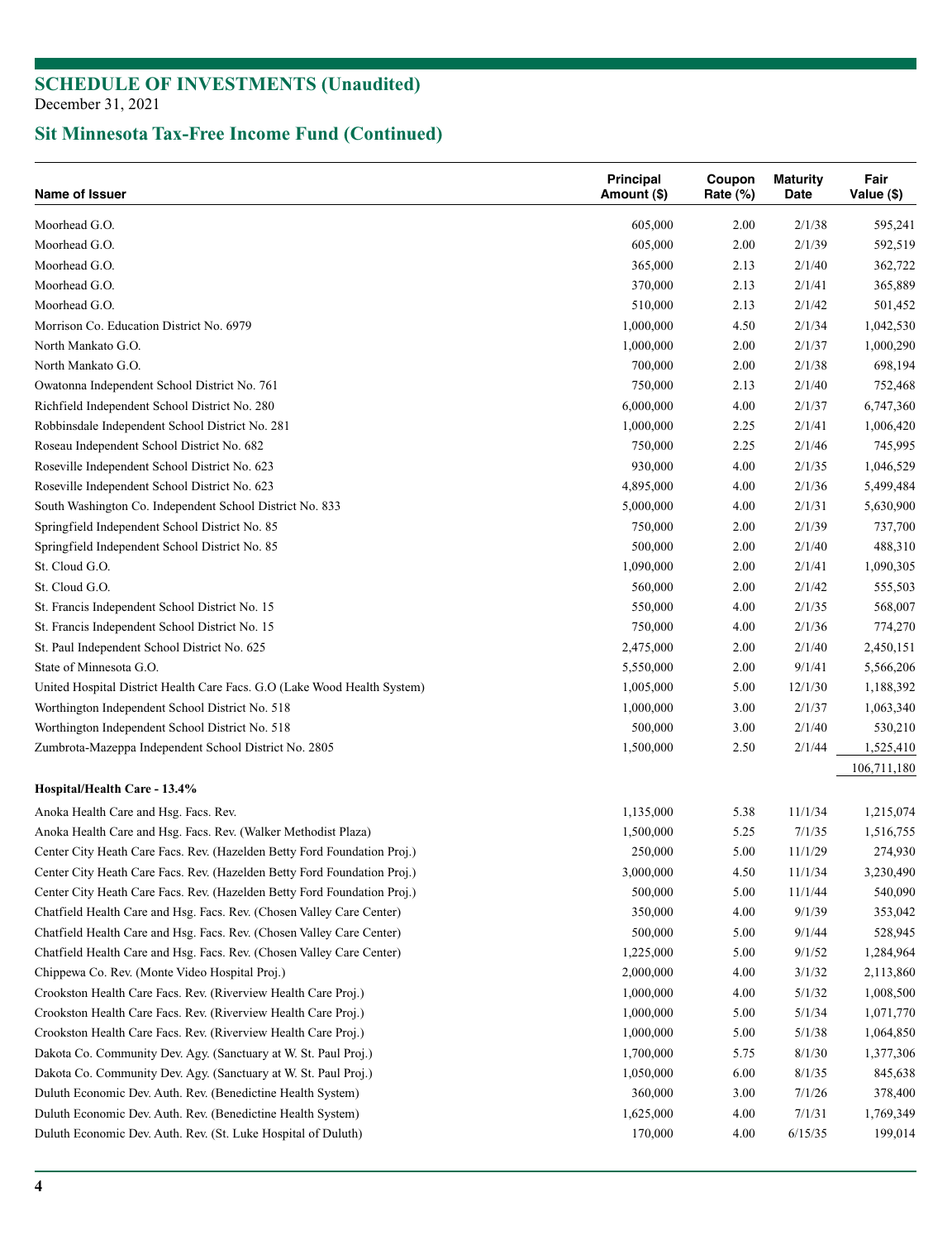| Name of Issuer                                                                                              | Principal<br>Amount (\$) | Coupon<br>Rate (%) | <b>Maturity</b><br>Date | Fair<br>Value (\$) |
|-------------------------------------------------------------------------------------------------------------|--------------------------|--------------------|-------------------------|--------------------|
| Duluth Economic Dev. Auth. Rev. (St. Luke Hospital of Duluth)                                               | 400,000                  | 4.00               | 6/15/35                 | 467,404            |
| Duluth Economic Dev. Auth. Rev. (St. Luke Hospital of Duluth)                                               | 170,000                  | 4.00               | 6/15/36                 | 198,881            |
| Duluth Economic Dev. Auth. Rev. (St. Luke Hospital of Duluth)                                               | 375,000                  | 4.00               | 6/15/36                 | 437,126            |
| Duluth Economic Dev. Auth. Rev. (St. Luke Hospital of Duluth)                                               | 170,000                  | 4.00               | 6/15/37                 | 198,570            |
| Duluth Economic Dev. Auth. Rev. (St. Luke Hospital of Duluth)                                               | 350,000                  | 4.00               | 6/15/37                 | 406,955            |
| Duluth Economic Dev. Auth. Rev. (St. Luke Hospital of Duluth)                                               | 375,000                  | 4.00               | 6/15/38                 | 435,150            |
| Duluth Economic Dev. Auth. Rev. (St. Luke Hospital of Duluth)                                               | 150,000                  | 4.00               | 6/15/38                 | 175,020            |
| Duluth Economic Dev. Auth. Rev. (St. Luke Hospital of Duluth)                                               | 225,000                  | 4.00               | 6/15/39                 | 260,507            |
| Duluth Economic Dev. Auth. Rev. (St. Luke Hospital of Duluth)                                               | 150,000                  | 4.00               | 6/15/39                 | 174,516            |
| Duluth Economic Dev. Auth. Rev. (St. Luke Hospital of Duluth)                                               | 850,000                  | 3.00               | 6/15/44                 | 880,447            |
| Duluth Economic Dev. Auth. Rev. (St. Lukes Hospital Oblig. Group)                                           | 295,000                  | 4.75               | 6/15/22                 | 300,345            |
| Duluth Economic Dev. Auth. Rev. (St. Lukes Hospital Oblig. Group)                                           | 1,600,000                | 5.75               | 6/15/32                 | 1,631,872          |
| Duluth Economic Dev. Auth. Rev. (St. Lukes Hospital Oblig. Group)                                           | 2,000,000                | 6.00               | 6/15/39                 | 2,039,620          |
| Glencoe Health Care Fac. Rev. (Glencoe Regional Health Services Proj.)                                      | 2,110,000                | 4.00               | 4/1/31                  | 2,119,833          |
| Hayward Hsg. & Health Care Fac. Rev. (St. John Lutheran Home of Albert Lea Proj.)                           | 1,900,000                | 5.00               | 10/1/34                 | 1,917,765          |
| Maple Grove Health Care System Rev. (Maple Grove Hospital Corp.)                                            | 825,000                  | 5.00               | 5/1/32                  | 979,110            |
| Maple Grove Health Care System Rev. (Maple Grove Hospital Corp.)                                            | 4,175,000                | 4.00               | 5/1/37                  | 4,676,417          |
| Maple Grove Health Care System Rev. (Memorial Health Care)                                                  | 1,375,000                | 4.00               | 9/1/35                  | 1,494,281          |
| Minneapolis Health Care System Rev. (Fairview Health Services)                                              | 2,590,000                | 5.00               | 11/15/34                | 2,973,968          |
| Minneapolis Health Care System Rev. (Fairview Health Services)                                              | 3,000,000                | 4.00               | 11/15/37                | 3,421,080          |
| Minneapolis Health Care System Rev. (Fairview Health Services)                                              | 1,000,000                | 4.00               | 11/15/38                | 1,140,820          |
| Minneapolis Health Care System Rev. (Fairview Health Services)                                              | 2,500,000                | 5.00               | 11/15/49                | 3,025,875          |
| Moorhead Economic Dev. Auth. Rev.                                                                           | 550,000                  | 4.60               | 9/1/25                  | 550,126            |
| Oak Park Heights Nursing Home Rev. (Boutwells Landing Care Center)                                          | 1,500,000                | 5.50               | 8/1/28                  | 1,529,355          |
| Oak Park Heights Nursing Home Rev. (Boutwells Landing Care Center)                                          | 1,000,000                | 6.00               | 8/1/36                  | 1,023,890          |
| Puerto Rico Industrial Tourist Educational Medical & Environmental Ctl. Facs. Fin. Auth. Rev. <sup>11</sup> | 175,000                  | 4.00               | 7/1/37                  | 201,763            |
| Puerto Rico Industrial Tourist Educational Medical & Environmental Ctl. Facs. Fin. Auth. Rev. 11            | 200,000                  | 4.00               | 7/1/39                  | 229,672            |
| Puerto Rico Industrial Tourist Educational Medical & Environmental Ctl. Facs. Fin. Auth. Rev. <sup>11</sup> | 220,000                  | 4.00               | 7/1/41                  | 251,797            |
| Rochester Health Care Facs. Rev. (Mayo Clinic)                                                              | 5,000,000                | 5.00               | 11/15/33                | 7,089,200          |
| Rochester Health Care Facs. Rev. (Mayo Clinic)                                                              | 7,500,000                | 4.00               | 11/15/48                | 8,598,150          |
| Shakopee Health Care Facs. Rev. (St. Francis Regional Medical Center Proj.)                                 | 745,000                  | 5.00               | 9/1/28                  | 822,070            |
| Shakopee Health Care Facs. Rev. (St. Francis Regional Medical Center Proj.)                                 | 1,350,000                | 5.00               | 9/1/34                  | 1,486,769          |
| St. Cloud Health Care Rev. (CentraCare Health System Proj.)                                                 | 2,500,000                | 4.00               | 5/1/37                  | 2,786,800          |
| St. Cloud Health Care Rev. (CentraCare Health System Proj.)                                                 | 3,750,000                | 5.00               | 5/1/46                  | 4,350,038          |
| St. Cloud Health Care Rev. (CentraCare Health System Proj.)                                                 | 500,000                  | 5.00               | 5/1/48                  | 611,910            |
| St. Cloud Health Care Rev. (CentraCare Health System Proj.)                                                 | 500,000                  | 4.00               | 5/1/49                  | 570,535            |
| St. Louis Park Health Care Facs. Rev. (Mount Olivet Careview Home Health Proj.) <sup>1</sup>                | 2,250,000                | 4.60               | 6/1/41                  | 2,271,353          |
| St. Paul Hsg. & Redev. Auth. (Episcopal Homes Oblig. Group)                                                 | 1,000,000                | 4.00               | 11/1/42                 | 1,020,930          |
| St. Paul Hsg. & Redev. Auth. Health Care Rev. (Fairview Health Services Proj.)                              | 750,000                  | 4.00               | 11/15/35                | 857,377            |
| St. Paul Hsg. & Redev. Auth. Health Care Rev. (Fairview Health Services Proj.)                              | 4,000,000                | 4.00               | 11/15/43                | 4,548,920          |
| St. Paul Hsg. & Redev. Auth. Health Care Rev. (Fairview Health Services Proj.)                              | 1,000,000                | 5.00               | 11/15/47                | 1,193,120          |
| St. Paul Hsg. & Redev. Auth. Health Care Rev. (HealthPartners Oblig. Group Proj.)                           | 4,800,000                | 5.00               | 7/1/32                  | 5,479,872          |
| St. Paul Hsg. & Redev. Auth. Health Care Rev. (HealthPartners Oblig. Group Proj.)                           | 2,000,000                | 5.00               | 7/1/33                  | 2,281,060          |
| St. Paul Hsg. & Redev. Auth. Health Care Rev. (Senior Episcopal Homes Proj.)                                | 2,150,000                | 5.00               | 5/1/38                  | 2,204,223          |
| Victoria Health Care Facs. Rev. (Augustana Emerald Care LLC)                                                | 625,000                  | 4.25               | 8/1/24                  | 625,319            |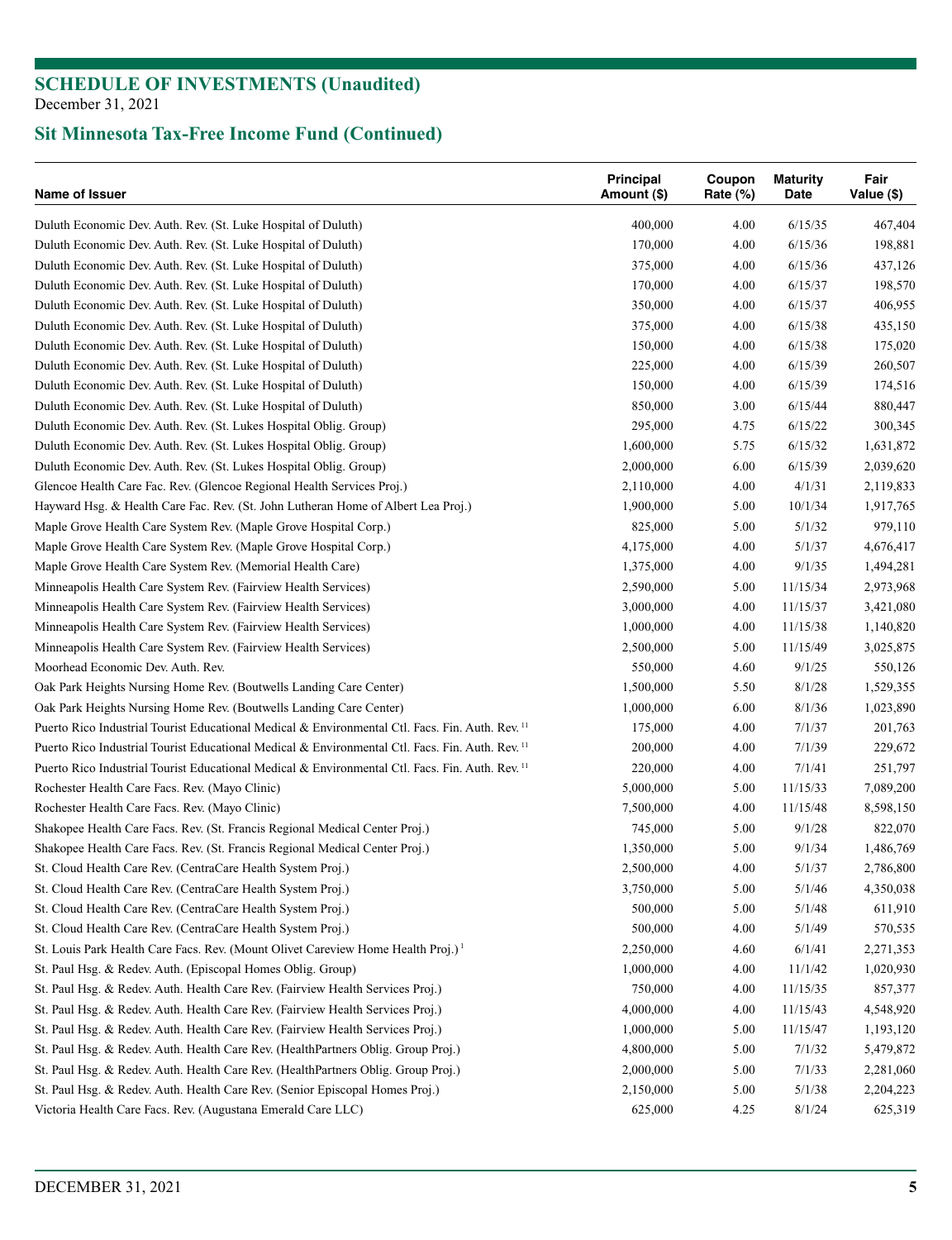| Name of Issuer                                                                                  | <b>Principal</b><br>Amount (\$) | Coupon<br>Rate $(\%)$ | <b>Maturity</b><br>Date | Fair<br>Value (\$) |
|-------------------------------------------------------------------------------------------------|---------------------------------|-----------------------|-------------------------|--------------------|
| West St. Paul Hsg. & Health Care Rev. (Walker Westwood Ridge Camp)                              | 1,000,000                       | 5.00                  | 11/1/37                 | 1,033,650          |
|                                                                                                 |                                 |                       |                         | 99,746,438         |
| <b>Industrial/Pollution Control - 0.4%</b>                                                      |                                 |                       |                         |                    |
| St. Paul Port Auth. Rev. 8                                                                      | 1,000,000                       | 4.00                  | 10/1/40                 | 1,105,270          |
| St. Paul Port Auth. Rev.                                                                        | 1,000,000                       | 4.00                  | 10/1/42                 | 1,109,150          |
| St. Paul Port Auth. Solid Waste Disposal Rev. (Gerdau St. Paul Steel Mill Proj.) <sup>4,8</sup> | 1,000,000                       | 4.50                  | 10/1/37                 | 1,012,640          |
|                                                                                                 |                                 |                       |                         | 3,227,060          |
| Insured $-0.3%$                                                                                 |                                 |                       |                         |                    |
| Guam Power Auth. Rev. (AGM Insured) <sup>11</sup>                                               | 500,000                         | 5.00                  | 10/1/30                 | 515,635            |
| MN Governmental Agy. Fin. Group (Flex Terminal Prog.) (AGC Insured)                             | 55,000                          | 4.00                  | 3/1/22                  | 55,129             |
| Puerto Rico Public Improvement G.O. (AGM Insured) <sup>11</sup>                                 | 750,000                         | 5.13                  | 7/1/30                  | 753,592            |
| Virgin Islands Public Fin. Auth. (Gross Receipts Taxes Loan Note) (NATL Insured) <sup>11</sup>  | 1,000,000                       | 5.00                  | 10/1/23                 | 1,015,770          |
|                                                                                                 |                                 |                       |                         | 2,340,126          |
| <b>Multifamily Mortgage - 18.5%</b>                                                             |                                 |                       |                         |                    |
| Anoka Hsg. Rev. (Homestead at Anoka, Inc. Proj.)                                                | 1,000,000                       | 4.75                  | 11/1/35                 | 1,077,730          |
| Anoka Hsg. Rev. (Homestead at Anoka, Inc. Proj.)                                                | 1,000,000                       | 5.50                  | 11/1/46                 | 1,092,460          |
| Apple Valley Economic Dev. Auth. Rev. (Augustana Healthcare Center)                             | 500,000                         | 3.90                  | 2/1/31                  | 497,715            |
| Apple Valley Economic Dev. Auth. Rev. (Augustana Healthcare Center)                             | 500,000                         | 4.15                  | 2/1/36                  | 495,250            |
| Apple Valley Rev. (Orchard Path Phase II Proj.)                                                 | 260,000                         | 4.00                  | 9/1/30                  | 287,763            |
| Apple Valley Rev. (Orchard Path Phase II Proj.)                                                 | 300,000                         | 4.00                  | 9/1/36                  | 326,973            |
| Apple Valley Rev. (Orchard Path Phase II Proj.)                                                 | 440,000                         | 4.00                  | 9/1/41                  | 474,694            |
| Apple Valley Rev. (Orchard Path Phase II Proj.)                                                 | 830,000                         | 4.00                  | 9/1/51                  | 879,194            |
| Apple Valley Rev. (Orchard Path Phase II Proj.)                                                 | 750,000                         | 4.00                  | 9/1/61                  | 786,030            |
| Apple Valley Senior Hsg. Rev. (Orchard Path Proj.)                                              | 2,000,000                       | 5.00                  | 9/1/58                  | 2,084,600          |
| Apple Valley Senior Hsg. Rev. (Presbyterian Homes)                                              | 1,500,000                       | 5.00                  | 9/1/43                  | 1,570,905          |
| Apple Valley Senior Living Rev. (Senior Living LLC Proj.)                                       | 475,000                         | 4.00                  | 1/1/25                  | 456,218            |
| Apple Valley Senior Living Rev. (Senior Living LLC Proj.)                                       | 1,045,000                       | 4.00                  | 1/1/25                  | 1,045,115          |
| Apple Valley Senior Living Rev. (Senior Living LLC Proj.)                                       | 1,175,000                       | 4.00                  | 1/1/26                  | 1,175,047          |
| Apple Valley Senior Living Rev. (Senior Living LLC Proj.)                                       | 1,290,000                       | 6.75                  | 1/1/27                  | 1,183,033          |
| Apple Valley Senior Living Rev. (Senior Living LLC Proj.)                                       | 950,000                         | 4.00                  | 1/1/30                  | 929,632            |
| Apple Valley Senior Living Rev. (Senior Living LLC Proj.)                                       | 1,430,000                       | 4.25                  | 1/1/37                  | 1,388,273          |
| Apple Valley Senior Living Rev. (Senior Living LLC Proj.)                                       | 950,000                         | 7.00                  | 1/1/37                  | 768,626            |
| Apple Valley Senior Living Rev. (Senior Living LLC Proj.)                                       | 2,640,000                       | 4.38                  | 1/1/47                  | 2,488,675          |
| Apple Valley Senior Living Rev. (Senior Living LLC Proj.)                                       | 2,850,000                       | 5.00                  | 1/1/47                  | 2,203,648          |
| Bethel Rev. (Grandview Christian Home Proj.)                                                    | 3,000,000                       | 5.00                  | 10/1/41                 | 3,167,820          |
| Blaine Senior Hsg. & Health Care Fac. Rev. (Crest View Senior Community Proj.)                  | 1,630,000                       | 5.13                  | 7/1/25                  | 1,625,094          |
| Blaine Senior Hsg. & Health Care Fac. Rev. (Crest View Senior Community Proj.)                  | 1,645,000                       | 5.75                  | 7/1/35                  | 1,601,391          |
| Blaine Senior Hsg. & Health Care Fac. Rev. (Crest View Senior Community Proj.)                  | 2,000,000                       | 6.13                  | 7/1/45                  | 1,962,160          |
| Cambridge Hsg. & Health Care Facs. Rev. (Walker Methodist Levande, LLC Proj.)                   | 1,250,000                       | 5.13                  | 3/1/39                  | 1,343,437          |
| Champlin Multifamily Hsg. Rev. (Champlin Drive Apts.)                                           | 495,000                         | 6.00                  | 1/1/27                  | 496,074            |
| Chisago Hsg. and Health Care Rev. (CDL Homes LLC)                                               | 750,000                         | 6.00                  | 8/1/33                  | 782,685            |
| Cloquet Rev. (HADC Cloquet, LLC Proj.)                                                          | 180,000                         | 2.20                  | 8/1/28                  | 177,496            |
| Cloquet Rev. (HADC Cloquet, LLC Proj.)                                                          | 250,000                         | 2.60                  | 8/1/30                  | 245,645            |
| Cloquet Rev. (HADC Cloquet, LLC Proj.)                                                          | 200,000                         | 2.80                  | 8/1/31                  | 196,198            |
| Cloquet Rev. (HADC Cloquet, LLC Proj.)                                                          | 200,000                         | 3.20                  | 8/1/34                  | 195,328            |
|                                                                                                 |                                 |                       |                         |                    |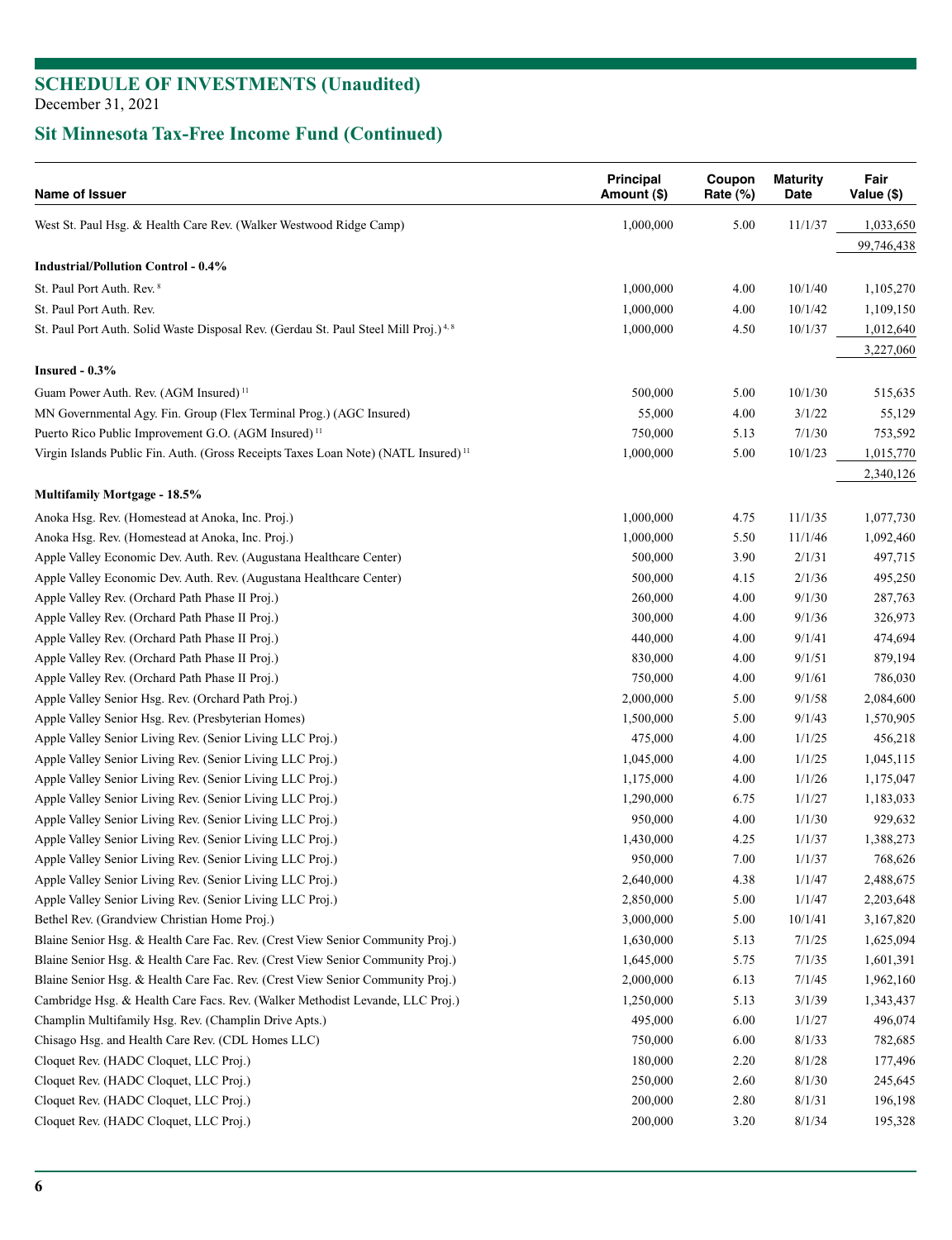| Name of Issuer                                                                                      | <b>Principal</b><br>Amount (\$) | Coupon<br>Rate (%) | <b>Maturity</b><br>Date | Fair<br>Value (\$) |
|-----------------------------------------------------------------------------------------------------|---------------------------------|--------------------|-------------------------|--------------------|
| Cloquet Rev. (HADC Cloquet, LLC Proj.)                                                              | 500,000                         | 4.00               | 8/1/41                  | 507,980            |
| Cloquet Rev. (HADC Cloquet, LLC Proj.)                                                              | 500,000                         | 4.00               | 8/1/48                  | 500,705            |
| Columbus Hsg. Rev. (Richfield Senior Hsg., Inc.)                                                    | 1,000,000                       | 5.00               | 1/1/34                  | 990,220            |
| Columbus Hsg. Rev. (Richfield Senior Hsg., Inc.)                                                    | 1,000,000                       | 5.25               | 1/1/40                  | 999,990            |
| Crystal Multifamily Hsg. Rev. (Cavanagh Proj.)                                                      | 2,500,000                       | 5.25               | 6/1/31                  | 2,501,650          |
| Dakota Co. Community Dev. Agy. (Glen at Valley Creek Proj.)                                         | 1,400,000                       | 4.50               | 8/1/36                  | 1,454,026          |
| Dakota Co. Community Dev. Agy. Multifamily Hsg. Rev.                                                | 3,500,000                       | 4.00               | 1/1/42                  | 3,591,770          |
| Dakota Co. Community Dev. Agy. Multifamily Hsg. Rev. (The Quill Proj.) <sup>4</sup>                 | 2,500,000                       | 3.55               | 4/1/39                  | 2,474,425          |
| Dakota Co. Community Dev. Agy. Multifamily Hsg. Rev. (Walker Highviews Hills LLC) <sup>4</sup>      | 750,000                         | 5.00               | 8/1/36                  | 760,575            |
| Dakota Co. Community Dev. Agy. Multifamily Hsg. Rev. (Walker Highviews Hills LLC) <sup>4</sup>      | 500,000                         | 5.00               | 8/1/51                  | 506,190            |
| Deephaven Hsg. & Healthcare Rev. (St. Therese Senior Living Proj.)                                  | 1,345,000                       | 5.00               | 4/1/38                  | 1,360,884          |
| Fridley Multifamily Hsg. Rev. (Village Green Apartments Proj.)                                      | 3,375,474                       | 3.75               | 11/1/34                 | 3,853,103          |
| Hayward Health Care Fac. Rev. (American Baptist Homes Midwest Proj.)                                | 1,350,000                       | 5.38               | 8/1/34                  | 1,363,972          |
| Hayward Health Care Fac. Rev. (American Baptist Homes Midwest Proj.)                                | 500,000                         | 5.75               | 2/1/44                  | 506,885            |
| Independence Health Care Facs. Rev. (Augustana Chapel View Home)                                    | 250,000                         | 4.00               | 12/1/32                 | 250,678            |
| Maple Plain Senior Hsg. Health Care Rev. (Haven Home Inc Proj.)                                     | 1,000,000                       | 4.25               | 7/1/39                  | 1,033,630          |
| Maple Plain Senior Hsg. Health Care Rev. (Haven Home Inc Proj.)                                     | 500,000                         | 5.00               | 7/1/39                  | 535,700            |
| Maple Plain Senior Hsg. Health Care Rev. (Haven Home Inc Proj.)                                     | 1,000,000                       | 4.45               | 7/1/44                  | 1,037,460          |
| Maple Plain Senior Hsg. Health Care Rev. (Haven Home Inc Proj.)                                     | 1,000,000                       | 5.00               | 7/1/49                  | 1,061,160          |
| Minneapolis & St. Paul Hsg. & Redev. Auth. Multifamily Hsg. Rev. (GNMA Collateralized) <sup>8</sup> | 2,765,000                       | 4.75               | 1/20/42                 | 2,769,756          |
| Minneapolis Multifamily Hsg. Rev. (14th & Central LLLP Proj.) (FNMA Collateralized)                 | 5,000,000                       | 2.35               | 2/1/38                  | 5,142,050          |
| Minneapolis Multifamily Hsg. Rev. (Greenway Heights Family Housing)                                 | 1,015,000                       | 5.75               | 7/15/31                 | 1,045,968          |
| Minneapolis Senior Hsg. & Health Care Rev. (Ecumen Mill City Quarter)                               | 375,000                         | 4.75               | 11/1/28                 | 381,439            |
| Minneapolis Senior Hsg. & Health Care Rev. (Ecumen Mill City Quarter)                               | 1,500,000                       | 5.00               | 11/1/35                 | 1,524,705          |
| Minneapolis Student Hsg. Rev. (Riverton Community Housing Proj.) <sup>4</sup>                       | 1,000,000                       | 4.75               | 8/1/43                  | 1,057,450          |
| Minneapolis Student Hsg. Rev. (Riverton Community Housing Proj.) <sup>4</sup>                       | 500,000                         | 5.00               | 8/1/53                  | 531,405            |
|                                                                                                     |                                 |                    |                         |                    |
| Minnetonka MF Hsg. Rev. (Elmbrooke & Golden Valley Townhome Proj.) (FNMA Collateralized)            | 1,893,299                       | 3.00               | 11/1/34                 | 2,023,179          |
| MN Hsg. Fin. Agy. Rental Hsg. Rev.                                                                  | 1,000,000                       | 5.20               | 8/1/43                  | 1,047,390          |
| Moorhead Economic Dev. Auth. Rev. Ref. (EverCare Sr. Living LLC)                                    | 280,000                         | 4.65               | 9/1/26                  | 280,045            |
| Moorhead Health Care Rev. Ref. (EverCare Sr. Living LLC)                                            | 1,000,000                       | 5.00               | 9/1/32                  | 1,000,160          |
| Moorhead Health Care Rev. Ref. (EverCare Sr. Living LLC)                                            | 250,000                         | 5.13               | 9/1/37                  | 250,028            |
| New Ulm Economic Dev. Auth. Rev. (HADC Ridgeway Proj.)                                              | 1,500,000                       | 5.00               | 8/1/39                  | 1,502,370          |
| North Oaks Rev. (Waverly Gardens Proj.)                                                             | 150,000                         | 4.25               | 10/1/41                 | 160,666            |
| North Oaks Senior Hsg. Rev. (Waverly Gardens Proj.)                                                 | 2,000,000                       | 4.00               | 10/1/33                 | 2,153,540          |
| North Oaks Senior Hsg. Rev. (Waverly Gardens Proj.)                                                 | 1,500,000                       | 5.00               | 10/1/35                 | 1,652,505          |
| North Oaks Senior Hsg. Rev. (Waverly Gardens Proj.)                                                 | 1,000,000                       | 5.00               | 10/1/47                 | 1,092,620          |
| Otsego Rev. (Riverview Landing Proj.)                                                               | 1,500,000                       | 5.00               | 10/1/42                 | 1,536,525          |
| Rochester Health Care & Hsg. Rev. (Homestead Rochester, Inc.)                                       | 1,950,000                       | 5.00               | 12/1/30                 | 2,050,756          |
| Rochester Health Care & Hsg. Rev. (Homestead Rochester, Inc.)                                       | 1,325,000                       | 5.00               | 12/1/49                 | 1,354,375          |
| Rochester Health Care & Hsg. Rev. (Samaritan Bethany, Inc. Proj.)                                   | 1,000,000                       | 5.00               | 8/1/37                  | 1,054,090          |
| Rochester Health Care & Hsg. Rev. (Samaritan Bethany, Inc. Proj.)                                   | 1,800,000                       | 5.00               | 8/1/48                  | 1,878,858          |
| Rochester Health Care & Hsg. Rev. (The Homestead at Rochester)                                      | 720,000                         | 6.38               | 12/1/33                 | 763,610            |
| Rochester Health Care & Hsg. Rev. (The Homestead at Rochester)                                      | 2,500,000                       | 6.50               | 12/1/35                 | 2,650,975          |
| Rochester Health Care & Hsg. Rev. (The Homestead at Rochester)                                      | 250,000                         | 6.88               | 12/1/48                 | 265,053            |
| Rochester Multifamily Hsg. Rev. (Essex Place Apartments Proj.) (FHLMC)                              | 4,000,000                       | 3.75               | 6/1/29                  | 4,035,200          |
| Sartell Health Care & Hsg. Fac. Rev. (Country Manor Campus LLC Proj.)                               | 1,135,000                       | 5.25               | 9/1/27                  | 1,149,165          |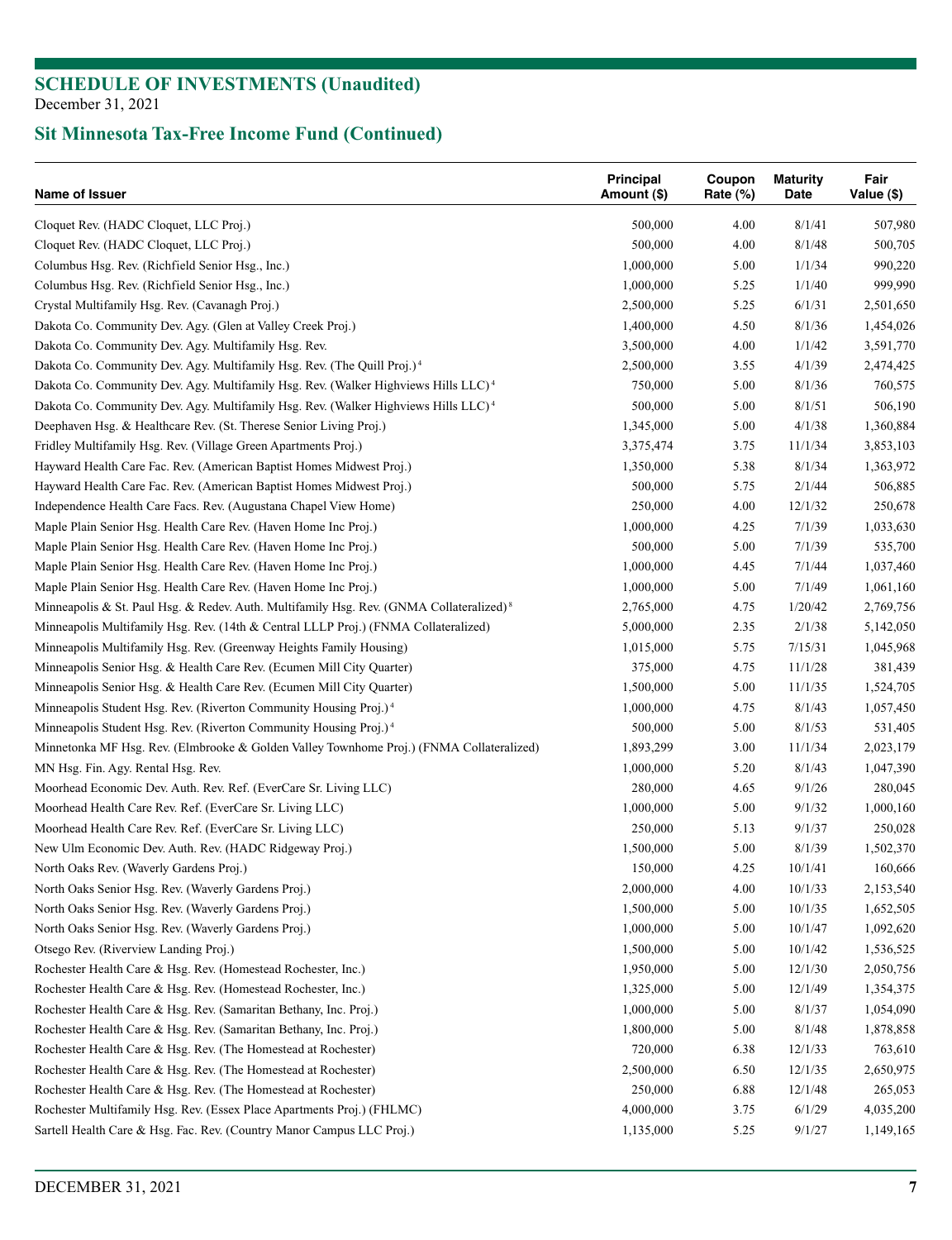| Name of Issuer                                                                                | Principal<br>Amount (\$) | Coupon<br>Rate $(\%)$ | <b>Maturity</b><br>Date | Fair<br>Value (\$) |
|-----------------------------------------------------------------------------------------------|--------------------------|-----------------------|-------------------------|--------------------|
| Sartell Health Care & Hsg. Fac. Rev. (Country Manor Campus LLC Proj.)                         | 1,000,000                | 5.25                  | 9/1/30                  | 1,010,520          |
| Sartell Health Care & Hsg. Fac. Rev. (Country Manor Campus LLC Proj.)                         | 2,150,000                | 5.30                  | 9/1/37                  | 2,197,407          |
| Sartell Health Care & Hsg. Fac. Rev. (Country Manor Campus LLC Proj.)                         | 1,275,000                | 5.00                  | 9/1/42                  | 1,334,976          |
| Sauk Rapids Health Care & Hsg. Facs. Rev. (Good Shepherd Lutheran Home Proj.)                 | 1,705,000                | 5.13                  | 1/1/39                  | 1,714,377          |
| St. Anthony Multifamily Hsg. Rev. (Silver Lake Village Hsg.)                                  | 250,000                  | 5.75                  | 12/1/28                 | 267,120            |
| St. Anthony Multifamily Hsg. Rev. (Silver Lake Village Hsg.)                                  | 2,000,000                | 6.00                  | 12/1/30                 | 2,136,460          |
| St. Joseph Senior Hsg. & Health Care Rev. (Woodcrest of Country Manor Proj.)                  | 750,000                  | 4.25                  | 7/1/39                  | 731,002            |
| St. Joseph Senior Hsg. & Health Care Rev. (Woodcrest of Country Manor Proj.)                  | 1,125,000                | 4.25                  | 7/1/44                  | 1,068,660          |
| St. Joseph Senior Hsg. & Health Care Rev. (Woodcrest of Country Manor Proj.)                  | 1,500,000                | 5.00                  | 7/1/55                  | 1,524,690          |
| St. Louis Park Rev. (Roitenberg Family Assisted)                                              | 620,000                  | 4.63                  | 8/15/44                 | 640,689            |
| St. Paul Hsg. & Redev. Auth. Health Care Rev. (Carondelet Village Proj.)                      | 3,475,000                | 4.25                  | 12/1/27                 | 3,758,734          |
| St. Paul Hsg. & Redev. Auth. Health Care Rev. (Carondelet Village Proj.)                      | 2,400,000                | 5.00                  | 12/1/47                 | 2,646,216          |
| St. Paul Hsg. & Redev. Auth. Multifamily Housing Rev. (Marian Center Proj.)                   | 285,000                  | 5.20                  | 11/1/22                 | 285,476            |
| St. Paul Hsg. & Redev. Auth. Multifamily Housing Rev. (Marian Center Proj.)                   | 1,000,000                | 5.30                  | 11/1/30                 | 1,001,060          |
| St. Paul Hsg. & Redev. Auth. Multifamily Housing Rev. (Marian Center Proj.)                   | 2,590,000                | 5.38                  | 5/1/43                  | 2,591,632          |
| St. Paul Park Health Care Facs. Rev (Presbyterian Homes Interlu Proj.)                        | 1,000,000                | 5.00                  | 5/1/43                  | 1,052,100          |
| St. Paul Park Hsg. Rev. (Buffalo Senior Housing Proj.)                                        | 1,115,000                | 5.00                  | 10/1/38                 | 1,134,691          |
| St. Paul Park Senior Hsg. Rev. (Presbyterian Homes Bloomin Proj.)                             | 1,000,000                | 5.00                  | 9/1/42                  | 1,059,630          |
| St. Paul Port Auth. Rev. (Energy Park Utility Company Proj.) <sup>8</sup>                     | 2,515,000                | 5.70                  | 8/1/36                  | 2,591,456          |
| St. Peter Hsg. & Health Care Fac. Rev. (Ecumen Second Century & Owatonna Senior Living Proj.) | 875,000                  | 5.00                  | 3/1/40                  | 909,274            |
| Vergas Hsg. & Healthcare Facs. Rev. (CDL Homes Proj.)                                         | 1,000,000                | 4.25                  | 8/1/43                  | 1,018,040          |
| Vergas Rev. (CDL Homes Proj.)                                                                 | 235,000                  | 4.00                  | 8/1/25                  | 242,175            |
| Wayzata Senior Hsg. Rev. (Folkestone Senior Living Community)                                 | 1,500,000                | 4.00                  | 8/1/44                  | 1,566,180          |
| Wayzata Senior Hsg. Rev. (Folkestone Senior Living Community)                                 | 1,000,000                | 5.00                  | 8/1/49                  | 1,068,990          |
| Wayzata Senior Hsg. Rev. (Folkestone Senior Living Community)                                 | 2,750,000                | 5.00                  | 8/1/54                  | 2,932,628          |
| West St. Paul Hsg. & Health Care Rev. (Walker Westwood Ridge Camp)                            | 250,000                  | 5.00                  | 11/1/49                 | 255,213            |
| Willmar Hsg. & Redev. Auth. Multifamily Rev. (Eagle Ridge Apartments)                         | 2,610,000                | 4.63                  | 4/1/30                  | 2,638,580          |
|                                                                                               |                          |                       |                         | 138,027,771        |
| Municipal Lease - 6.5% <sup>9</sup>                                                           |                          |                       |                         |                    |
| Anoka-Hennepin Independent School District No. 11 Lease Rev.                                  | 600,000                  | 4.00                  | 2/1/41                  | 619,314            |
| Chaska Economic Dev. Auth. Lease Rev.                                                         | 1,100,000                | 4.00                  | 2/1/31                  | 1,202,707          |
| Chaska Economic Dev. Auth. Lease Rev.                                                         | 500,000                  | 4.00                  | 2/1/35                  | 544,810            |
| Duluth Independent School District No. 709                                                    | 245,000                  | 3.00                  | 3/1/22                  | 245,399            |
| Duluth Independent School District No. 709                                                    | 1,875,000                | 2.60                  | 3/1/28                  | 1,894,800          |
| Duluth Independent School District No. 709                                                    | 920,000                  | 3.00                  | 3/1/32                  | 927,204            |
| Duluth Independent School District No. 709                                                    | 1,000,000                | 4.00                  | 2/1/27                  | 1,129,900          |
| Duluth Independent School District No. 709                                                    | 750,000                  | 4.20                  | 3/1/34                  | 795,638            |
| Golden Valley Hsg. & Redev. Auth. Rev.                                                        | 1,000,000                | 4.00                  | 2/1/30                  | 1,065,830          |
| Golden Valley Hsg. & Redev. Auth. Rev.                                                        | 500,000                  | 4.00                  | 2/1/32                  | 531,730            |
| Guam Education Fin. Foundation <sup>11</sup>                                                  | 1,730,000                | 5.00                  | 10/1/22                 | 1,771,278          |
| Hibbing Independent School District No. 701                                                   | 2,000,000                | 3.00                  | 3/1/41                  | 2,151,800          |
| Lake Agassiz Education Cooperative No. 0397-52                                                | 645,000                  | 2.50                  | 2/1/32                  | 641,839            |
| Lake Agassiz Education Cooperative No. 0397-52                                                | 365,000                  | 2.75                  | 2/1/36                  | 366,442            |
| Minnetonka Independent School District No. 276                                                | 300,000                  | 4.00                  | 3/1/33                  | 328,071            |
| Minnetonka Independent School District No. 276                                                | 400,000                  | 3.00                  | 3/1/42                  | 420,476            |
| Minnetonka Independent School District No. 276                                                | 500,000                  | 3.00                  | 7/1/50                  | 531,000            |
|                                                                                               |                          |                       |                         |                    |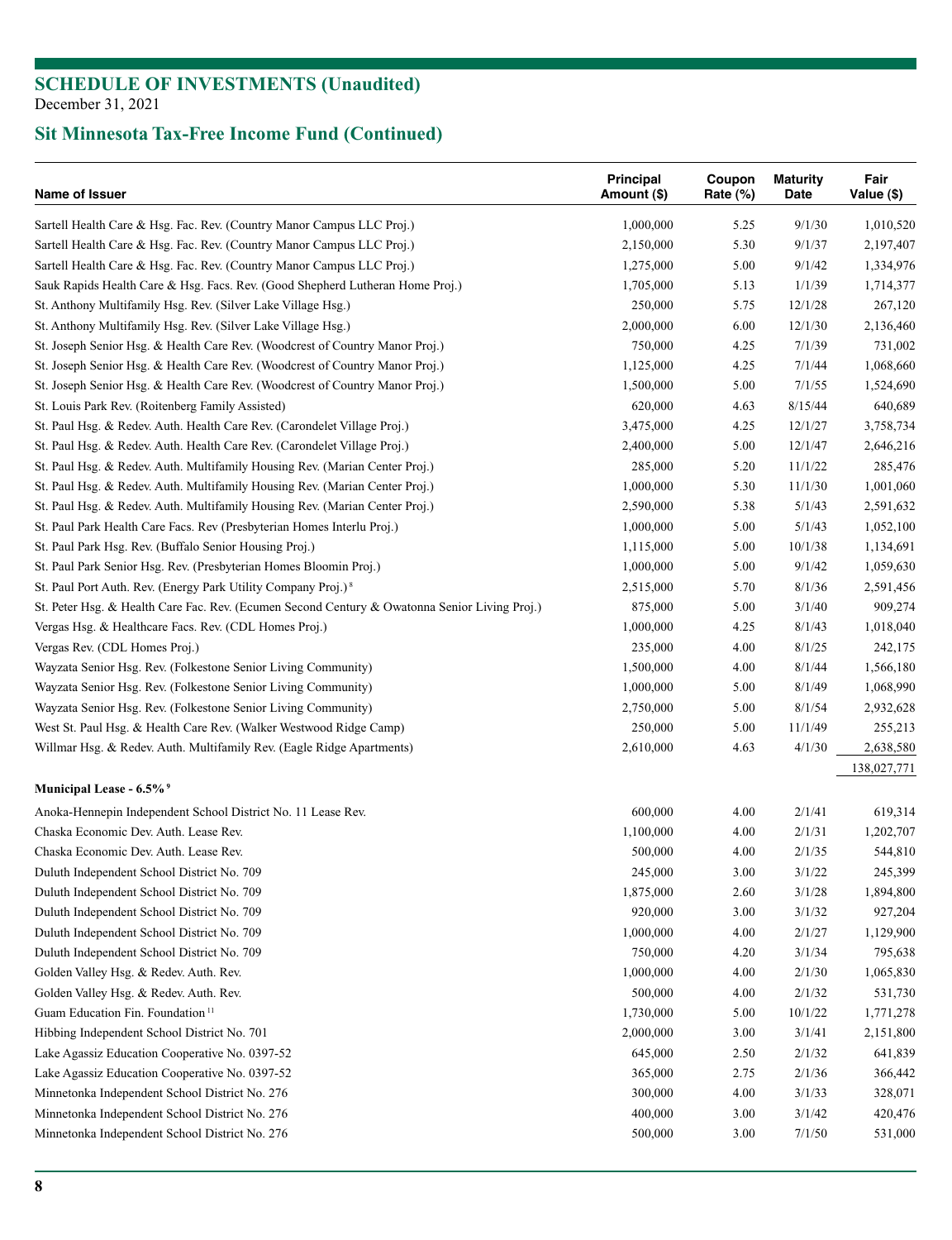| Name of Issuer                                                        | Principal<br>Amount (\$) | Coupon<br>Rate (%) | <b>Maturity</b><br>Date | Fair<br>Value (\$)      |
|-----------------------------------------------------------------------|--------------------------|--------------------|-------------------------|-------------------------|
| Minnetonka Independent School District No. 276                        | 1,410,000                | 2.25               | 2/1/44                  | 1,405,009               |
| Minnetonka Independent School District No. 276                        | 500,000                  | 4.50               | 1/1/41                  | 548,395                 |
| Minnetonka Independent School District No. 276                        | 1,000,000                | 2.13               | 2/1/41                  | 990,430                 |
| Minnetonka Independent School District No. 276                        | 750,000                  | 2.38               | 7/1/51                  | 751,590                 |
| MN Hsg. Fin. Agy. Hsg. Infrastructure (State Appropriation)           | 1,040,000                | 4.00               | 8/1/36                  | 1,209,562               |
| MN Hsg. Fin. Agy. Hsg. Infrastructure (State Appropriation)           | 580,000                  | 4.00               | 8/1/37                  | 671,820                 |
| MN Hsg. Fin. Agy. Hsg. Infrastructure (State Appropriation)           | 750,000                  | 3.88               | 8/1/38                  | 829,942                 |
| MN Hsg. Fin. Agy. Hsg. Infrastructure (State Appropriation)           | 945,000                  | 4.00               | 8/1/40                  | 1,087,478               |
| MN Hsg. Fin. Agy. Rev.                                                | 255,000                  | 4.00               | 8/1/31                  | 282,412                 |
| MN Hsg. Fin. Agy. Rev.                                                | 335,000                  | 4.00               | 8/1/34                  | 369,981                 |
| MN Hsg. Fin. Agy. Rev.                                                | 335,000                  | 4.00               | 8/1/35                  | 369,713                 |
| MN Hsg. Fin. Agy. Rev.                                                | 515,000                  | 4.00               | 8/1/39                  | 599,846                 |
| MN Hsg. Fin. Agy. Rev.                                                | 535,000                  | 4.00               | 8/1/40                  | 621,825                 |
| MN Hsg. Fin. Agy. Rev.                                                | 405,000                  | 3.00               | 8/1/38                  | 443,872                 |
| MN Hsg. Fin. Agy. Rev.                                                | 435,000                  | 3.00               | 8/1/39                  | 474,916                 |
| MN Hsg. Fin. Agy. Rev.                                                | 1,000,000                | 3.00               | 8/1/43                  | 1,079,220               |
| MN Hsg. Fin. Agy. Rev.                                                | 815,000                  | 4.00               | 8/1/41                  | 946,028                 |
| MN Hsg. Fin. Agy. Rev. (State Appropriation)                          | 290,000                  | 3.00               | 8/1/38                  | 317,567                 |
| MN Hsg. Fin. Agy. Rev. (State Appropriation)                          | 2,000,000                | 5.00               | 8/1/34                  | 2,221,580               |
| MN Hsg. Fin. Agy. Rev. (State Appropriation)                          | 1,000,000                | 5.00               | 8/1/35                  | 1,109,440               |
| MN Hsg. Fin. Agy. Rev. (State Appropriation)                          | 300,000                  | 5.00               | 8/1/35                  | 320,889                 |
| MN State Armory Building Commission Rev.                              | 1,900,000                | 3.00               | 6/1/38                  | 2,071,380               |
| MN State Armory Building Commission Rev.                              | 750,000                  | 3.00               | 6/1/41                  | 808,552                 |
| Northeastern Metropolitan Intermediate School District No. 916        | 1,000,000                | 5.00               | 2/1/34                  | 1,121,210               |
| Osseo Independent School District No. 279                             | 1,000,000                | 4.00               | 2/1/28                  | 1,068,210               |
| Pine Island Independent School District No. 255                       | 525,000                  | 2.00               | 2/1/40                  | 527,872                 |
|                                                                       |                          |                    |                         |                         |
| Pine Island Independent School District No. 255                       | 1,110,000                | 2.20               | 2/1/44                  | 1,118,680               |
| Pine Island Independent School District No. 255                       | 895,000                  | 2.25               | 2/1/47                  | 898,347                 |
| Plymouth Intermediate District No. 287                                | 600,000                  | 4.00               | 2/1/37                  | 663,882                 |
| Plymouth Intermediate District No. 287                                | 470,000                  | 4.00               | 5/1/31                  | 511,567                 |
| Plymouth Intermediate District No. 287                                | 535,000                  | 3.00               | 5/1/32                  | 562,494                 |
| Rochester Economic Dev. Auth. Rev.                                    | 1,000,000                | 2.13               | 2/1/38                  | 1,006,030               |
| Shakopee Independent School Dist. No. 720                             | 500,000                  | 2.00               | 2/1/31                  | 505,095                 |
| Shakopee Independent School Dist. No. 720                             | 555,000                  | 2.00               | 2/1/32                  | 558,907                 |
| Southern Plains Education Cooperative No. 915                         | 1,215,000                | 4.00               | 2/1/37                  | 1,304,910               |
| Southern Plains Education Cooperative No. 915                         | 1,000,000                | 4.50               | 2/1/39                  | 1,091,000               |
| St. Cloud Independent School District No. 742                         | 750,000                  | 4.00               | 2/1/38                  | 795,457                 |
| Waconia Independent School District No. 110                           | 500,000                  | 5.00               | 2/1/37                  | 550,520                 |
| Winona School District No. 861 Lease Purchase                         | 142,315                  | 6.04               | 8/1/24                  | 142,500                 |
| Wright Co.                                                            | 1,350,000                | 3.00               | 12/1/39                 | 1,469,434<br>48,595,800 |
| Municipal Money Market - 2.5% <sup>1</sup>                            |                          |                    |                         |                         |
| City of Minneapolis Rev. (Univ. Gateway Proj.)                        | 6,200,000                | 0.11               | 12/1/27                 | 6,200,000               |
| City of Minneapolis St. Paul Hsg. & Redev. Auth. Rev. (Allina Health) | 2,430,000                | 0.10               | 11/15/34                | 2,430,000               |
| City of Rochester Rev. (Mayo Clinic)                                  | 10,000,000               | 0.10               | 11/15/38                | 10,000,000              |
|                                                                       |                          |                    |                         | 18,630,000              |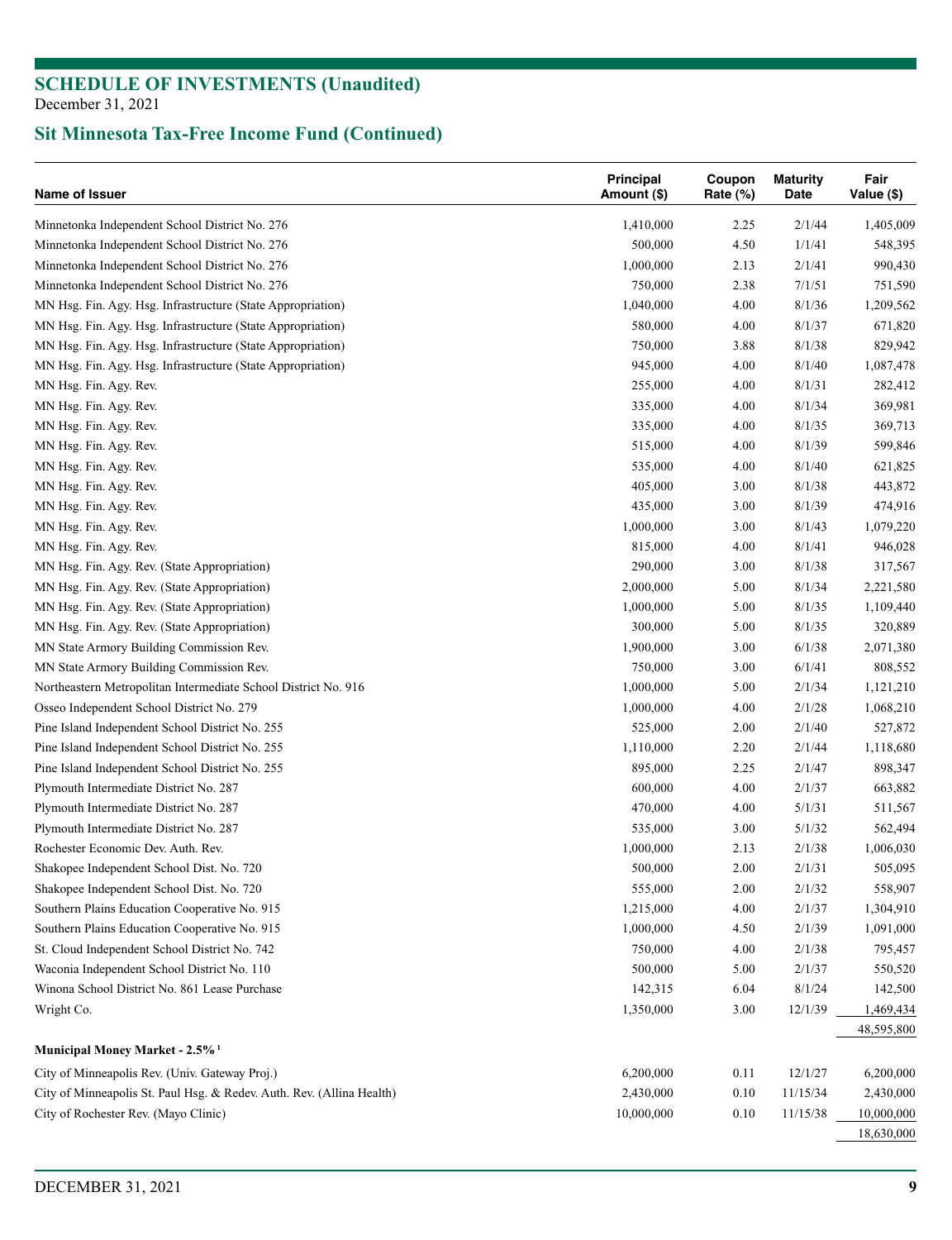| Name of Issuer                                                                        | Principal<br>Amount (\$) | Coupon<br>Rate (%) | <b>Maturity</b><br>Date | Fair<br>Value (\$) |
|---------------------------------------------------------------------------------------|--------------------------|--------------------|-------------------------|--------------------|
| <b>Other Revenue Bonds - 2.7%</b>                                                     |                          |                    |                         |                    |
| Center City Heath Care Facs. Rev. (Hazelden Betty Ford Foundation Proj.)              | 1,000,000                | 4.00               | 11/1/41                 | 1,129,240          |
| Crystal Governmental Fac. Rev.                                                        | 281,365                  | 5.10               | 12/15/26                | 276,717            |
| Milaca Rev. (Edina Headquarters Proj.)                                                | 250,000                  | 5.00               | 2/1/44                  | 252,637            |
| Minneapolis Rev. (YMCA Greater Twin Cities Proj.)                                     | 165,000                  | 4.00               | 6/1/29                  | 178,320            |
| Minneapolis Rev. (YMCA Greater Twin Cities Proj.)                                     | 125,000                  | 4.00               | 6/1/30                  | 134,575            |
| Minneapolis Rev. (YMCA Greater Twin Cities Proj.)                                     | 250,000                  | 4.00               | 6/1/31                  | 268,500            |
| Minneapolis Tax Increment Rev.                                                        | 320,000                  | 3.50               | 3/1/23                  | 326,634            |
| Minneapolis Tax Increment Rev.                                                        | 170,000                  | 3.80               | 3/1/25                  | 173,805            |
| Minneapolis Tax Increment Rev.                                                        | 200,000                  | 4.00               | 3/1/27                  | 204,554            |
| Minneapolis Tax Increment Rev.                                                        | 260,000                  | 4.00               | 3/1/30                  | 265,018            |
| Mound Hsg. & Redev. Auth. Tax Increment Rev. Ref. (Metroplain Proj.)                  | 536,000                  | 5.00               | 2/15/27                 | 536,804            |
| Northeastern Metropolitan Intermediate School District No. 916                        | 4,500,000                | 4.00               | 2/1/38                  | 4,806,135          |
| St. Louis Park Economic Dev. Auth. Tax Increment Rev. (Hoigaard Vlg.)                 | 375,000                  | 5.00               | 2/1/23                  | 375,529            |
| St. Paul Hsg. & Redev. Auth. Rev. (Amherst H Wilder Foundation Proj.)                 | 1,750,000                | 5.00               | 12/1/36                 | 2,158,730          |
| St. Paul Hsg. & Redev. Auth. Tax Increment Rev. (9th St. Lofts Proj.)                 | 619,000                  | 6.38               | 2/15/28                 | 620,455            |
| St. Paul Hsg. & Redev. Auth. Tax Increment Rev. (Drake Marble Proj.)                  | 200,000                  | 6.75               | 3/1/28                  | 200,182            |
| St. Paul Hsg. & Redev. Auth. Tax Increment Rev. (Emerald Gardens Proj.)               | 660,000                  | 6.50               | 3/1/29                  | 661,261            |
| St. Paul Hsg. & Redev. Auth. Tax Increment Rev. (North Quadrant Owner Occupied Proj.) | 805,000                  | 7.00               | 2/15/28                 | 807,431            |
| St. Paul Hsg. & Redev. Auth. Tax Increment Rev. (North Quadrant Owner Occupied Proj.) | 568,000                  | 7.50               | 2/15/28                 | 569,039            |
| St. Paul Port Auth. Lease Rev. (Regions Hospital Parking Ramp Proj.)                  | 3,875,000                | 5.00               | 8/1/36                  | 3,879,262          |
| Territory of Guam. Rev. <sup>11</sup>                                                 | 500,000                  | 5.00               | 12/1/46                 | 571,570            |
| Virgin Islands Public Fin. Auth. (Gross Receipts Taxes Loan Note) <sup>11</sup>       | 2,000,000                | 5.00               | 10/1/42                 | 1,954,000          |
|                                                                                       |                          |                    |                         | 20,350,398         |
| <b>Public Facilities - 0.2%</b>                                                       |                          |                    |                         |                    |
| Lakeville Hsg. & Redev. Auth. Parking Rev. (Ice Arena. Proj.)                         | 1,250,000                | 4.00               | 2/1/32                  | 1,379,562          |
| Sales Tax Revenue - 1.0%                                                              |                          |                    |                         |                    |
| American Samoa Economic Development Authority Rev. <sup>11,4</sup>                    | 500,000                  | 6.00               | 9/1/23                  | 519,680            |
| American Samoa Economic Development Authority Rev. <sup>11</sup>                      | 2,000,000                | 6.25               | 9/1/29                  | 2,314,040          |
| Guam Govt. Business Privilege Tax Rev. <sup>11</sup>                                  | 2,750,000                | 5.00               | 11/15/35                | 3,105,052          |
| St. Paul Sales Tax Rev.                                                               | 1,400,000                | 5.00               | 11/1/31                 | 1,570,814          |
| Single Family Mortgage - 19.4%                                                        |                          |                    |                         | 7,509,586          |
|                                                                                       |                          |                    |                         |                    |
| Dakota Co. Community Dev. Agy. Single Family Mtg. Rev. (GNMA)                         | 630,000                  | 4.45               | 12/1/32                 | 630,315            |
| Dakota Co. Community Dev. Agy. Single Family Mtg. Rev. (GNMA-FNMA-FHLMC)              | 95,000                   | 4.63               | 12/1/30                 | 95,075             |
| Dakota Co. Community Dev. Agy. Single Family Mtg. Rev. (GNMA-FNMA-FHLMC)              | 340,000                  | 4.88               | 12/1/33                 | 340,289            |
| Minneapolis St. Paul Hsg. Fin. Board Single Family Mtg. Rev. (GNMA-FNMA)              | 190,000                  | 4.45               | 12/1/27                 | 190,114            |
| Minneapolis St. Paul Hsg. Fin. Board Single Family Mtg. Rev. (GNMA-FNMA) <sup>8</sup> | 21                       | 5.00               | 12/1/38                 | 21                 |
| MN Hsg. Fin. Agy. Homeownership Fin.                                                  | 1,565,879                | 2.35               | 6/1/50                  | 1,610,303          |
| MN Hsg. Fin. Agy. Homeownership Fin.                                                  | 7,500,000                | 2.25               | 7/1/41                  | 7,502,100          |
| MN Hsg. Fin. Agy. Homeownership Fin.                                                  | 8,500,000                | 2.40               | 7/1/46                  | 8,392,815          |
| MN Hsg. Fin. Agy. Homeownership Fin. (GNMA-FNMA-FHLMC)                                | 3,355,000                | 2.45               | 7/1/45                  | 3,400,695          |
| MN Hsg. Fin. Agy. Homeownership Fin. (GNMA-FNMA-FHLMC)                                | 5,170,000                | 2.45               | 7/1/46                  | 5,217,978          |
| MN Hsg. Fin. Agy. Homeownership Fin. (GNMA-FNMA-FHLMC)                                | 2,314,075                | 3.30               | 3/1/48                  | 2,377,781          |
| MN Hsg. Fin. Agy. Homeownership Fin. (GNMA-FNMA-FHLMC)                                | 2,208,150                | 3.30               | 5/1/48                  | 2,270,199          |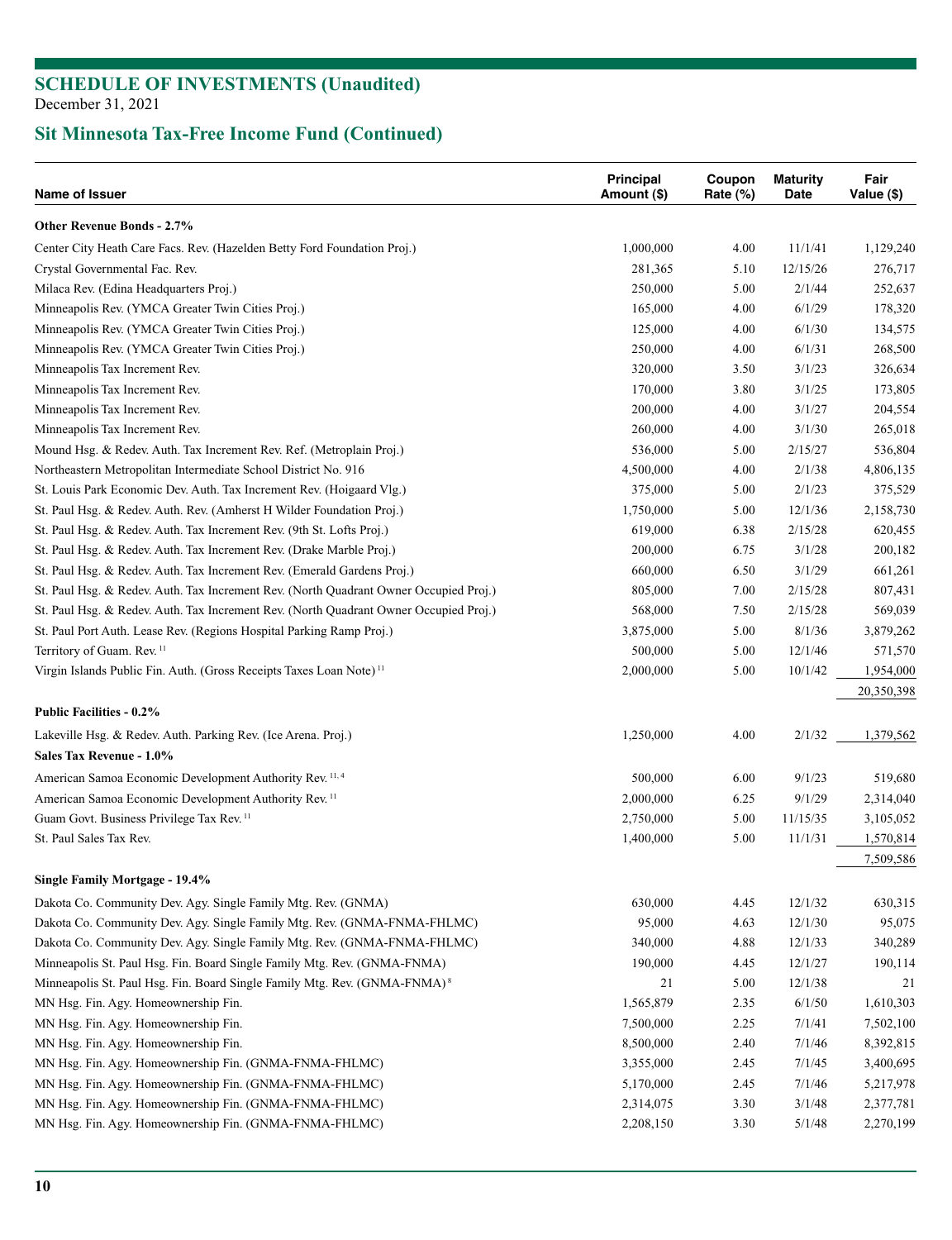| Name of Issuer                                                 | <b>Principal</b><br>Amount (\$) | Coupon<br>Rate (%) | <b>Maturity</b><br>Date | Fair<br>Value (\$) |
|----------------------------------------------------------------|---------------------------------|--------------------|-------------------------|--------------------|
| MN Hsg. Fin. Agy. Homeownership Fin. (GNMA-FNMA-FHLMC)         | 769,376                         | 3.75               | 11/1/48                 | 802,636            |
| MN Hsg. Fin. Agy. Homeownership Fin. (GNMA-FNMA-FHLMC)         | 752,750                         | 3.60               | 1/1/49                  | 776,808            |
| MN Hsg. Fin. Agy. Homeownership Fin. (GNMA-FNMA-FHLMC)         | 859,441                         | 3.45               | 3/1/49                  | 885,009            |
| MN Hsg. Fin. Agy. Homeownership Fin. (GNMA-FNMA-FHLMC)         | 1,183,265                       | 3.15               | 6/1/49                  | 1,212,338          |
| MN Hsg. Fin. Agy. Homeownership Fin. (GNMA-FNMA-FHLMC)         | 1,389,211                       | 2.47               | 1/1/50                  | 1,410,452          |
| MN Hsg. Fin. Agy. Homeownership Fin. (GNMA-FNMA-FHLMC)         | 9,185,000                       | 2.55               | 1/1/51                  | 9,305,048          |
| MN Hsg. Fin. Agy. Homeownership Fin. (GNMA-FNMA-FHLMC)         | 4,450,000                       | 2.50               | 7/1/51                  | 4,494,411          |
| MN Hsg. Fin. Agy. Homeownership Fin. (GNMA-FNMA-FHLMC)         | 1,325,000                       | 1.60               | 1/1/30                  | 1,326,140          |
| MN Hsg. Fin. Agy. Homeownership Fin. (GNMA-FNMA-FHLMC)         | 1,185,000                       | 1.65               | 7/1/30                  | 1,187,417          |
| MN Hsg. Fin. Agy. Homeownership Fin. (GNMA-FNMA-FHLMC)         | 495,000                         | 2.38               | 7/1/46                  | 496,747            |
| MN Hsg. Fin. Agy. Homeownership Fin. (GNMA-FNMA-FHLMC)         | 9,870,000                       | 2.45               | 1/1/52                  | 9,900,498          |
| MN Hsg. Fin. Agy. Homeownership Fin. (GNMA-FNMA-FHLMC)         | 3,945,000                       | 2.40               | 1/1/35                  | 4,072,542          |
| MN Hsg. Fin. Agy. Residential Hsg. Rev.                        | 15,000                          | 3.30               | 7/1/29                  | 15,000             |
| MN Hsg. Fin. Agy. Residential Hsg. Rev. (G.O. of AGY. Insured) | 435,000                         | 3.63               | 7/1/25                  | 435,722            |
| MN Hsg. Fin. Agy. Residential Hsg. Rev. (G.O. of AGY. Insured) | 570,000                         | 3.90               | 7/1/30                  | 570,895            |
| MN Hsg. Fin. Agy. Residential Hsg. Rev. (GNMA-FNMA-FHLMC)      | 940,000                         | 3.35               | 7/1/29                  | 965,935            |
|                                                                | 85,000                          | 3.30               | 1/1/30                  | 86,929             |
| MN Hsg. Fin. Agy. Residential Hsg. Rev. (GNMA-FNMA-FHLMC) $^8$ |                                 |                    | 7/1/31                  | 361,443            |
| MN Hsg. Fin. Agy. Residential Hsg. Rev. (GNMA-FNMA-FHLMC)      | 355,000                         | 3.60               |                         |                    |
| MN Hsg. Fin. Agy. Residential Hsg. Rev. (GNMA-FNMA-FHLMC)      | 4,300,000                       | 3.50               | 1/1/32                  | 4,428,140          |
| MN Hsg. Fin. Agy. Residential Hsg. Rev. (GNMA-FNMA-FHLMC)      | 1,635,000                       | 3.60               | 7/1/33                  | 1,654,162          |
| MN Hsg. Fin. Agy. Residential Hsg. Rev. (GNMA-FNMA-FHLMC)      | 480,000                         | 3.30               | 1/1/34                  | 490,891            |
| MN Hsg. Fin. Agy. Residential Hsg. Rev. (GNMA-FNMA-FHLMC)      | 1,740,000                       | 2.45               | 7/1/34                  | 1,799,473          |
| MN Hsg. Fin. Agy. Residential Hsg. Rev. (GNMA-FNMA-FHLMC)      | 400,000                         | 3.10               | 7/1/35                  | 402,140            |
| MN Hsg. Fin. Agy. Residential Hsg. Rev. (GNMA-FNMA-FHLMC)      | 440,000                         | 3.15               | 1/1/37                  | 446,050            |
| MN Hsg. Fin. Agy. Residential Hsg. Rev. (GNMA-FNMA-FHLMC)      | 3,697,000                       | 3.80               | 7/1/38                  | 3,740,292          |
| MN Hsg. Fin. Agy. Residential Hsg. Rev. (GNMA-FNMA-FHLMC)      | 5,555,000                       | 2.55               | 7/1/39                  | 5,755,313          |
| MN Hsg. Fin. Agy. Residential Hsg. Rev. (GNMA-FNMA-FHLMC)      | 3,340,000                       | 3.90               | 7/1/43                  | 3,379,913          |
| MN Hsg. Fin. Agy. Residential Hsg. Rev. (GNMA-FNMA-FHLMC)      | 3,305,000                       | 2.80               | 1/1/44                  | 3,428,243          |
| MN Hsg. Fin. Agy. Residential Hsg. Rev. (GNMA-FNMA-FHLMC)      | 3,065,000                       | 2.70               | 7/1/44                  | 3,174,512          |
| MN Hsg. Fin. Agy. Residential Hsg. Rev. (GNMA-FNMA-FHLMC)      | 4,065,000                       | 2.75               | 7/1/44                  | 4,225,080          |
| MN Hsg. Fin. Agy. Residential Hsg. Rev. (GNMA-FNMA-FHLMC)      | 1,045,000                       | 4.00               | 1/1/48                  | 1,130,669          |
| MN Hsg. Fin. Agy. Residential Hsg. Rev. (GNMA-FNMA-FHLMC)      | 2,680,000                       | 3.75               | 1/1/50                  | 2,916,858          |
| MN Hsg. Fin. Agy. Rev. 8                                       | 1,595,000                       | 2.35               | 1/1/33                  | 1,604,044          |
| MN Hsg. Fin. Agy. Rev. 8                                       | 1,055,000                       | 2.40               | 7/1/33                  | 1,060,043          |
| MN Hsg. Fin. Agy. Rev.                                         | 4,000,000                       | 2.05               | 12/1/51                 | 4,000,880          |
| MN Hsg. Fin. Agy. Rev.                                         | 3,325,000                       | 2.00               | 7/1/40                  | 3,333,113          |
| MN Hsg. Fin. Agy. Rev.                                         | 4,045,000                       | 2.15               | 7/1/45                  | 4,035,616          |
| MN Hsg. Fin. Agy. Rev.                                         | 6,515,000                       | 2.20               | 1/1/51                  | 6,460,274          |
| MN Hsg. Fin. Agy. Rev.                                         | 9,500,000                       | 2.35               | 7/1/41                  | 9,502,565          |
| MN Hsg. Fin. Agy. Rev.                                         | 5,670,000                       | 2.55               | 1/1/46                  | 5,674,990          |
| MN Hsg. Fin. Agy. Rev. (GNMA-FNMA FHLMC)                       | 455,000                         | 3.70               | 1/1/31                  | 460,110            |
| MN Hsg. Fin. Agy. Rev. (GNMA-FNMA FHLMC)                       | 655,000                         | 4.00               | 1/1/47                  | 695,879            |
| MN Hsg. Fin. Agy. Rev. (GNMA-FNMA-FHLMC) <sup>8</sup>          | 490,000                         | 4.00               | 1/1/41                  | 511,158            |
|                                                                |                                 |                    |                         | 144,644,063        |
| Transportation - 0.2%                                          |                                 |                    |                         |                    |
| Minneapolis & St. Paul Metro Airport Commission Sub. Rev.      | 1,100,000                       | 5.00               | 1/1/33                  | 1,195,810          |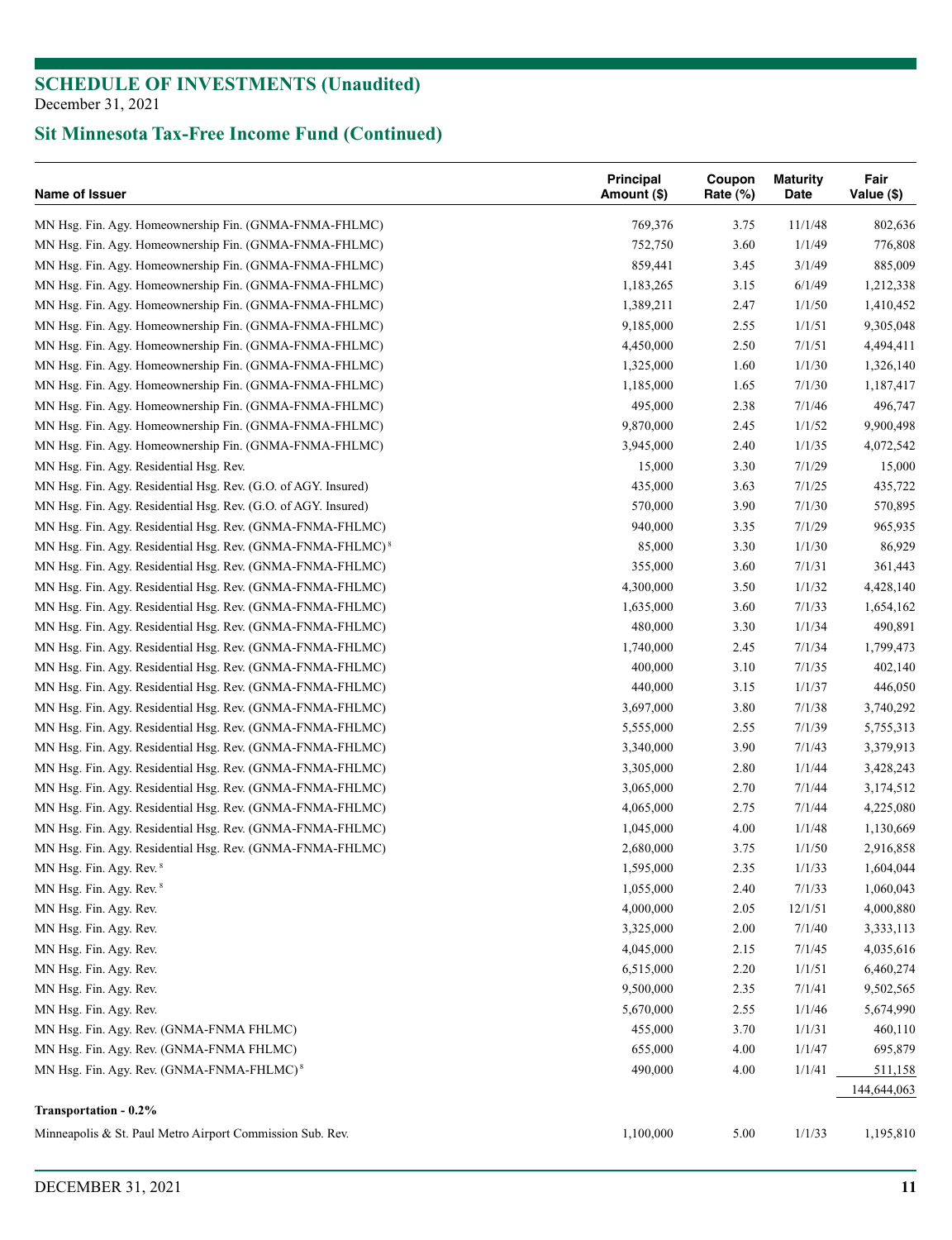# **SCHEDULE OF INVESTMENTS (Unaudited)**

December 31, 2021

### **Sit Minnesota Tax-Free Income Fund (Continued)**

| Name of Issuer                                                            | <b>Principal</b><br>Amount (\$) | Coupon<br>Rate (%) | <b>Maturity</b><br>Date | Fair<br>Value (\$) |
|---------------------------------------------------------------------------|---------------------------------|--------------------|-------------------------|--------------------|
| Minneapolis & St. Paul Metro Airport Commission Sub. Rev.                 | 600,000                         | 5.00               | 1/1/34                  | 651,636            |
|                                                                           |                                 |                    |                         | 1,847,446          |
| Utility - $2.1\%$                                                         |                                 |                    |                         |                    |
| Guam Govt. Waterworks Auth. Rev. <sup>11</sup>                            | 2,000,000                       | 5.00               | 1/1/46                  | 2,265,820          |
| MN Municipal Power Agy. Electric Rev.                                     | 500,000                         | 4.00               | 10/1/31                 | 539,860            |
| MN Municipal Power Agy. Electric Rev.                                     | 1,250,000                       | 4.00               | 10/1/32                 | 1,348,563          |
| MN Municipal Power Agy. Electric Rev.                                     | 1,155,000                       | 4.00               | 10/1/33                 | 1,245,321          |
| Northern Municipal Power Agy. Electric Rev.                               | 695,000                         | 5.00               | 1/1/31                  | 725,462            |
| Rochester Electric Utility Rev.                                           | 500,000                         | 5.00               | 12/1/42                 | 588,030            |
| Southern Minnesota Municipal Power Agency                                 | 1,000,000                       | 5.00               | 1/1/41                  | 1,148,270          |
| St. Paul Hsg. & Redev. Auth.                                              | 650,000                         | 4.00               | 10/1/33                 | 730,450            |
| St. Paul Hsg. & Redev. Auth.                                              | 900,000                         | 3.38               | 10/1/37                 | 963,486            |
| St. Paul Hsg. & Redev. Auth.                                              | 800,000                         | 4.00               | 10/1/37                 | 893,472            |
| St. Paul Port Auth. Rev. <sup>8</sup>                                     | 1,000,000                       | 4.00               | 10/1/40                 | 1,105,270          |
| St. Paul Port Auth. Rev.                                                  | 550,000                         | 4.00               | 10/1/41                 | 611,061            |
| St. Paul Port Auth. Rev. (Energy Park Utility Company Proj.) <sup>8</sup> | 1,250,000                       | 5.45               | 8/1/28                  | 1,286,200          |
| St. Paul Sewer Rev.                                                       | 1,220,000                       | 2.00               | 12/1/41                 | 1,200,895          |
| Western MN Municipal Power Agy. Rev.                                      | 600,000                         | 5.00               | 1/1/35                  | 694,806            |
|                                                                           |                                 |                    |                         | 15,346,966         |
| <b>Total Municipal Bonds</b><br>(cost: \$702,677,877)                     |                                 |                    |                         | 728,101,161        |
| <b>Investment Companies - 0.3%</b>                                        |                                 |                    |                         |                    |
| Nuveen Minnesota Quality Municipal Income Fund (NMS)                      | 159,408                         |                    |                         | 2,394,308          |
| <b>Total Investment Companies</b><br>(cost: \$2,186,198)                  |                                 |                    |                         | 2,394,308          |
| Total Investments in Securities - 97.8%<br>(cost: \$704,864,075)          |                                 |                    |                         | 730,495,469        |
| Other Assets and Liabilities, net - 2.2%                                  |                                 |                    |                         | 16,199,847         |
| <b>Total Net Assets - 100.0%</b>                                          |                                 |                    |                         | \$746,695,316      |

Variable rate security. Rate disclosed is as of December 31, 2021. Certain variable rate securities are not based on a published reference rate and spread but are determined by the issuer or agent and are based on current market conditions, or, for mortgage-backed securities, are impacted by the individual mortgages which

are paying off over time. These securities do not indicate a reference rate and spread in their descriptions.<br>144A Restricted Security. The total value of such securities as of December 31, 2021 was \$17,559,453 and represe

Zero coupon or convertible capital appreciation bond, for which the rate disclosed is either the effective yield on purchase date or the coupon rate to be paid upon

conversion to coupon paying.<br>Securities the income from which is treated as a tax preference that is included in alternative minimum taxable income for purposes of computing federal

alternative minimum tax (AMT). At December 31, 2021, 2.7% of net assets in the Fund was invested in such securities.<br>Municipal Lease Security. The total value of such securities as of December 31, 2021 was \$48,595,800 and been determined to be liquid by the Adviser in accordance with guidelines established by the Board of Directors.<br><sup>11</sup> The Fund may invest in obligations issued by U.S. territories, for example Guam, Puerto Rico, and Virgin

December 31, 2021 was \$15,469,669 and represented 2.1% of net assets.